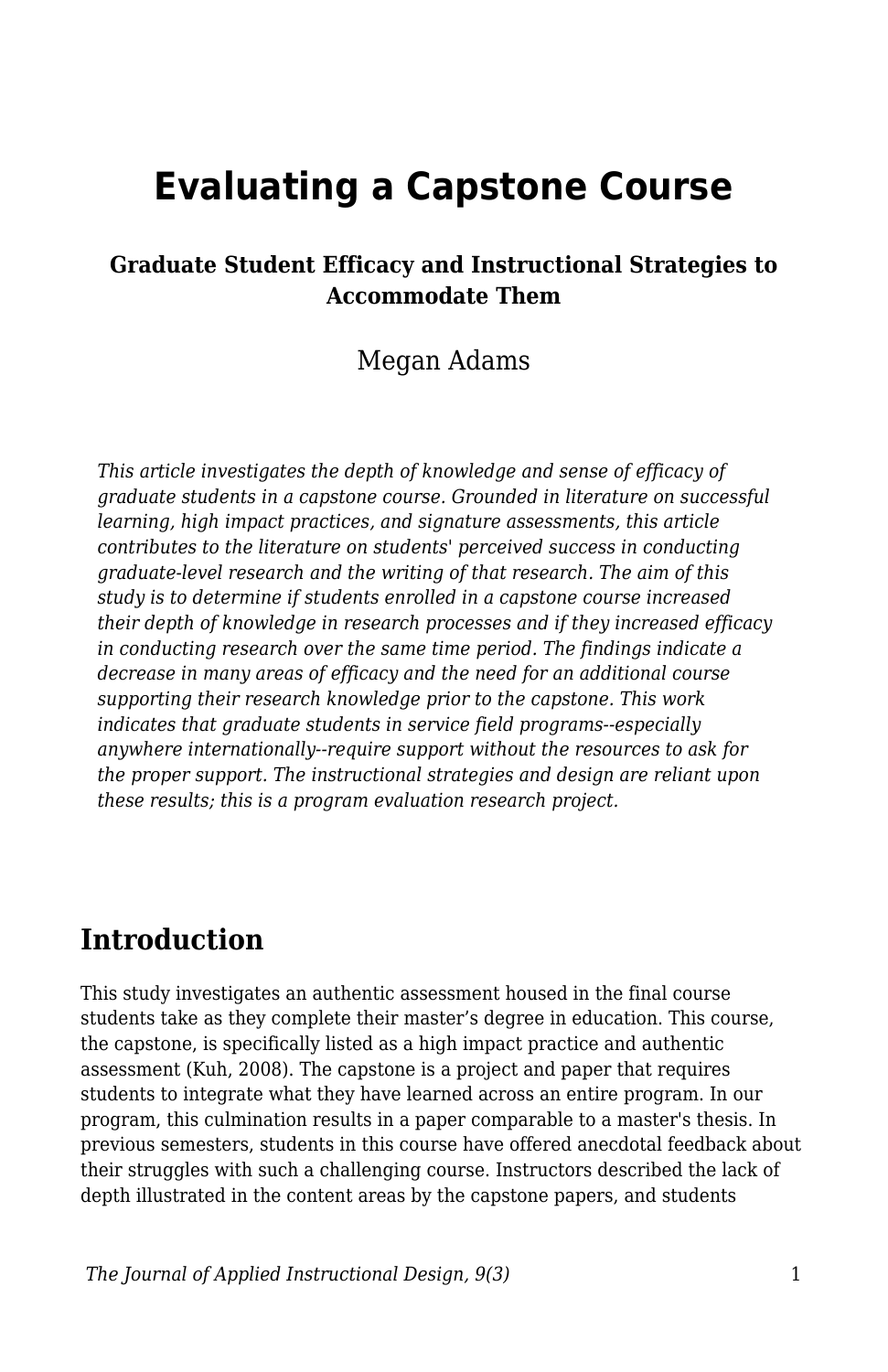indicated a lack of efficacy in completing a daunting project. A study designed to determine how much the anecdotal data mirrored formal data was needed. Therefore, this study was a Scholarship of Teaching and Learning (SoTL) project to investigate the depth of knowledge and sense of efficacy reported by students in a capstone course (August & Dewar, 2010). SoTL is the systematic inquiry of student learning, often used in the humanities and most often at the university level (McKinney, 2012).

This study was designed to determine the depth of knowledge students reported before and after completing the stand-alone capstone course. Additionally, determining students' sense of efficacy and concerns with the course was critical, as student perceptions of learning do not always align with their performance (Brown et al., 2014; Unrau & Beck, 2004). This study allowed for an in-depth look at what students experienced in completing a signature assignment as well as their performance based upon a program assessment rubric (Hazelkom, 2015). Did students formally report feeling unprepared or overwhelmed by taking this course? Were students appreciative or intimidated by the amount of instructor feedback provided in this course? There is literature indicating that students often have a negative emotional response when receiving critical feedback (Taggart & Laughlin, 2017). This study was done with an intent to increase the student engagement needed that high impact practices provide (Sweat et al., 2013). Literature on growth mindsets indicate that if students do not feel confident in their ability to complete a challenging task or do not indicate depth of knowledge following completion of a task, they may not remain engaged (Brown et al., 2014). For example, did students perform at a high level if they perceived their performance as needing improvement? This follows suggestions by some SoTL scholars to apply SoTL work to enhance curriculum and learning (McKinney, 2012). This research is not an exploration but is instead research to improve. The instruction in the course was part of what was being improved - a self-study and SoTL effort for the instructor/author/researcher to improve practice. However, it was also a study on how the program in which the capstone resides could be improved.

The assignment in the course being investigated is the only focus of this course, the capstone project and paper. This assignment is aligned with research on "lasting learning," assignments requiring students to pursue rigorous activities beyond their comfort zone lead to learning that lasts (Brown, Roediger, & McDaniel, 2014). In this study, as will be noted in the findings, student learning was measured by a rubric based upon course standards. The results showed that students believed they had accomplished more than their assessment results indicated (Brown et al., 2014; Carlisle & Kruzich, 2013; Lambie et al., 2013).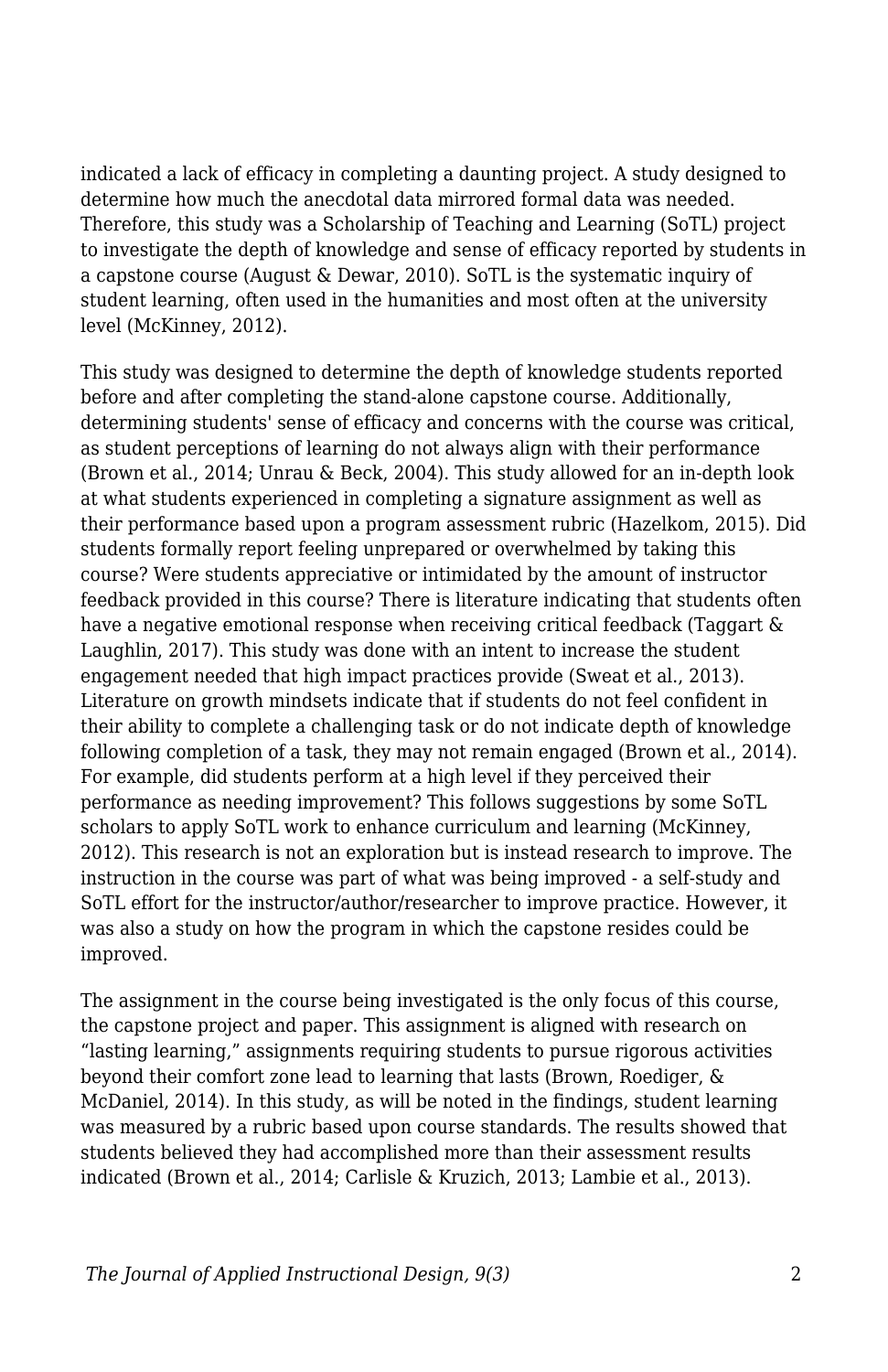Additionally, students perceived they were performing beyond the level indicated by multiple assessments. Multiple studies note this as typical of graduate students (Christie et al., 2015; Lambie et al., 2013). This resulted in a lack of efficacy and failure to develop a growth mindset; students believed they were performing quite well in the course and that their writing needed little improvement. When the faculty team met to look over the results, each instructor who taught the course shared what he or she had experienced over the previous several years. Based upon those experiences and this student data, the team decided to break the one course, described here, into two courses. This was done to allow more time to explicitly teach APA and research methods in course 1 and data collection, analysis, and writing in course 2.

### **Problem Statement**

Students indicated difficulty in completing a signature assignment at the end of their master's program in education. In order to formally investigate this anecdotal information, a study was designed to investigate students' sense of efficacy in completing the assignment and their depth of knowledge before and after the course. This study is therefore an investigation into the depth of knowledge and sense of efficacy of students in a capstone course at the end of a master's degree program using pre- and post-surveys, midpoint open-ended survey questions, and observation. This study is based upon data from one course only and is intended to provide a description of the students' learning as they completed a capstone course over one semester. Additionally, the study was designed to trace students' changing sense of efficacy during the process. Lastly, this is a SoTL study that used qualitative inquiry in the form of a longitudinal panel study (Creswell, 2012). This methodology was most appropriate given the need to look in depth at a small population and in response to the following research questions:

Did the capstone course increase the depth of knowledge of students, as evidenced by their signature assessments (the capstone papers)?

o Sub question: Did the capstone course increase the depth of student knowledge with regard to formulating a statement of the problem and research questions based upon what they have learned in their program, followed by a review of literature and the execution and write up of a research project?

Did the capstone course increase the sense of efficacy of students with regard to conducting and describing research in their content areas/fields?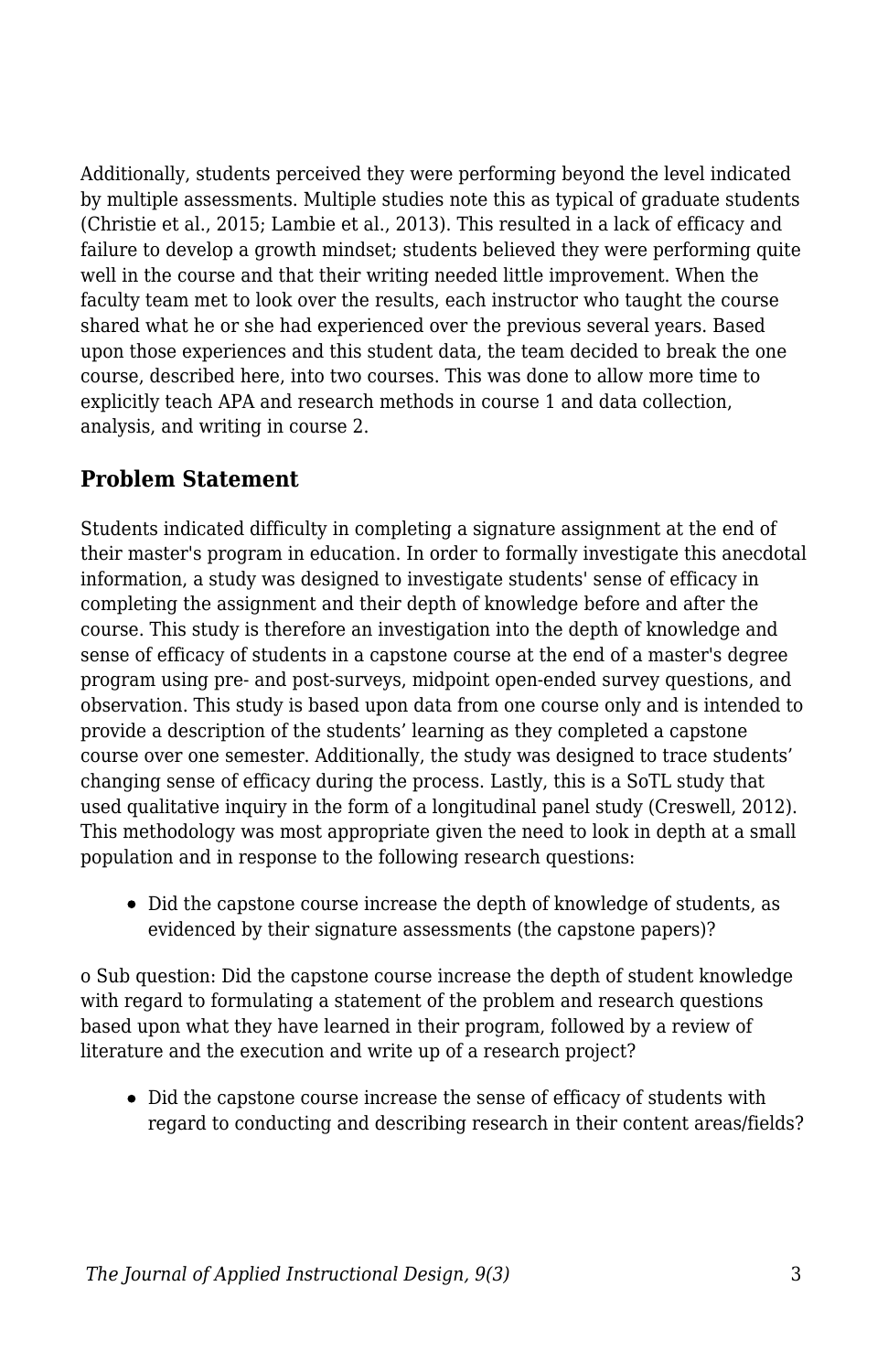## **Literature Review**

As indicated by the problem statement, there was a question about how much students learned in their capstone course. The question was about their depth of knowledge; how much did students know about conducting research when they left the program? There was also a question about their sense of efficacy. Upon completing a signature assignment (the capstone) requiring the integration of so many skills, did students feel more confident in their ability to design and execute a research project? Finally, there was a question of what was meant by a signature or authentic assessment. A signature assignment is listed as a high impact practice in the field of education. These are assignments that allow students to show depth of knowledge and critical thinking through some culminating paper, project, or portfolio (AACU, 2013). An authentic assessment was first used by Wiggins (1990) in the field of education. Additionally, an authentic assessment is often a signature assignment; it is an assessment that allows students to show the depth of their knowledge (Koh, 2017). How did faculty know that the capstone (as designed) adhered to the norms of authentic assessment? These, therefore, became the themes of the literature review.

### **Depth of Knowledge and Growth Mindset**

In order to impact student growth in the classroom setting, teachers and teacher candidates must have a deep understanding of their content (Harris & Sass, 2011; Hashweh, 1987; McConnell et al., 2013). Professional development in these content areas is widely cited as impactful to increasing the depth of content knowledge in teachers (Czerniak & Chiarelott, 1999; McConnell et al., 2013; Reeves, 2000; Stewart, 2014). When teachers return to university for a graduate degree, this can be an extended form of professional development. In the instance that a teacher pursues a degree in the field they are most often assigned to teach, they are seeking professional development in that content area.

The specifics of what teachers should know, and how much of it they should know, has largely gone unquantified (Grossman & Richert, 1988). Pedagogical content knowledge is generally thought to be the complex process of coming to terms with what a teacher must know to effectively teach his or her content area (Grossman & Richert, 1988; Schulman, 1987). The depth of content knowledge needed to successfully impact student learning has been of interest to policymakers since the passing of the No Child Left Behind Act of 2001 (Klein, 2015). The requirement of No Child Left Behind for "highly qualified teachers" (Hill et al., 2005) demanded that content knowledge be quantifiable. Quantifying that content knowledge has largely been done by investigating courses completed and degrees obtained (Hill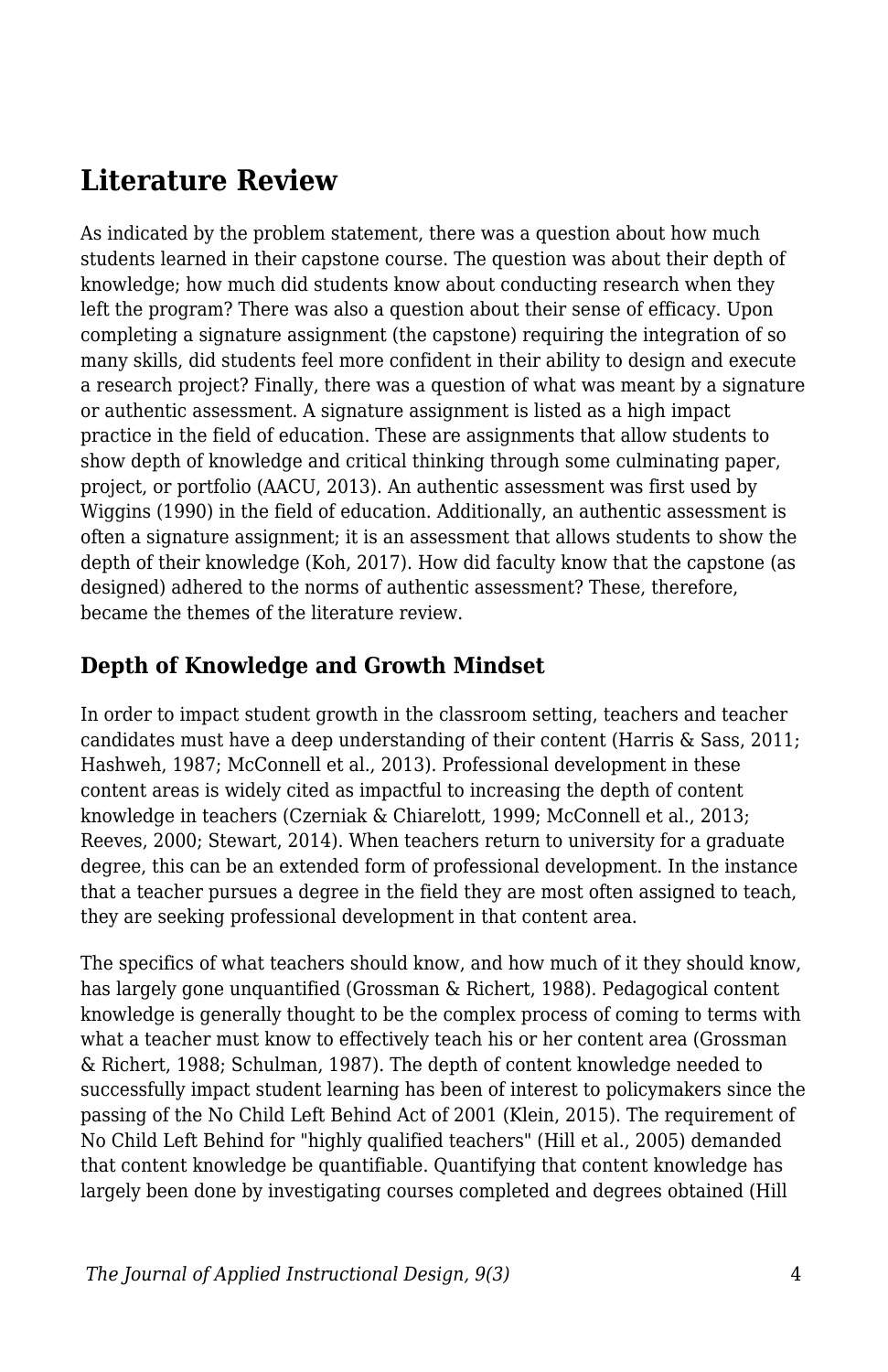et al., 2005). While this method provides administrators and policy makers with a big picture view of how teachers are prepared, it does little to investigate how teachers use that content knowledge to impact student achievement. More recent studies suggest that how teachers apply content knowledge as well as their knowledge of teaching pedagogy are more important than the number of courses taken in their specific content areas (Darling-Hammond & Richardson, 2009; Darling-Hammond, 2012). There are multiple studies showing that knowing how to teach the students in ways that they can learn, defined by using culturally relevant pedagogy, allows for a depth of knowledge that is more impactful on student achievement (Darling-Hammond, 2012; Ladson-Billings, 1998).

## **Efficacy in Conducting Research**

Bandura (1997) situates self-efficacy within social-cognitive theory. The theory posits that self-efficacy is a perception of self, where one uses "beliefs in one's capabilities to organize and execute the courses of action required to produce given attainments" (p. 3). For graduate students in a research course, this would mean that self-efficacy is needed to believe that completing a project is possible. This belief is based upon both their knowledge of and ability to execute the steps of the research process. Additionally, one large scale study by van Dinther et al. (2011) presented the following finding:

[E]nactive mastery experiences are stated as the most powerful source of creating a strong sense of efficacy. With regard to this… almost every study stresses the relevance of providing students with practical experiences, i.e. students performing a task while applying knowledge and skills within demanding situations. (p. 11)

This review of self-efficacy in students in higher education investigated how to foster self-efficacy in challenging tasks; completing challenging tasks and providing authentic experiences were indicated as having critical importance. This indicates that students must perform a task--in this case the research project--and receive feedback on their performance to increase their efficacy.

While limited studies have been conducted investigating what factors must be in place to foster graduate students' sense of self-efficacy in conducting research, several studies have conducted linking undergraduate research with a decision to pursue graduate degrees with a research emphasis (Russell et al., 2007). Those studies indicate that students must experience success conducting research in order to pursue additional degrees where it is required. There are also investigations into the research environment--including the program expectations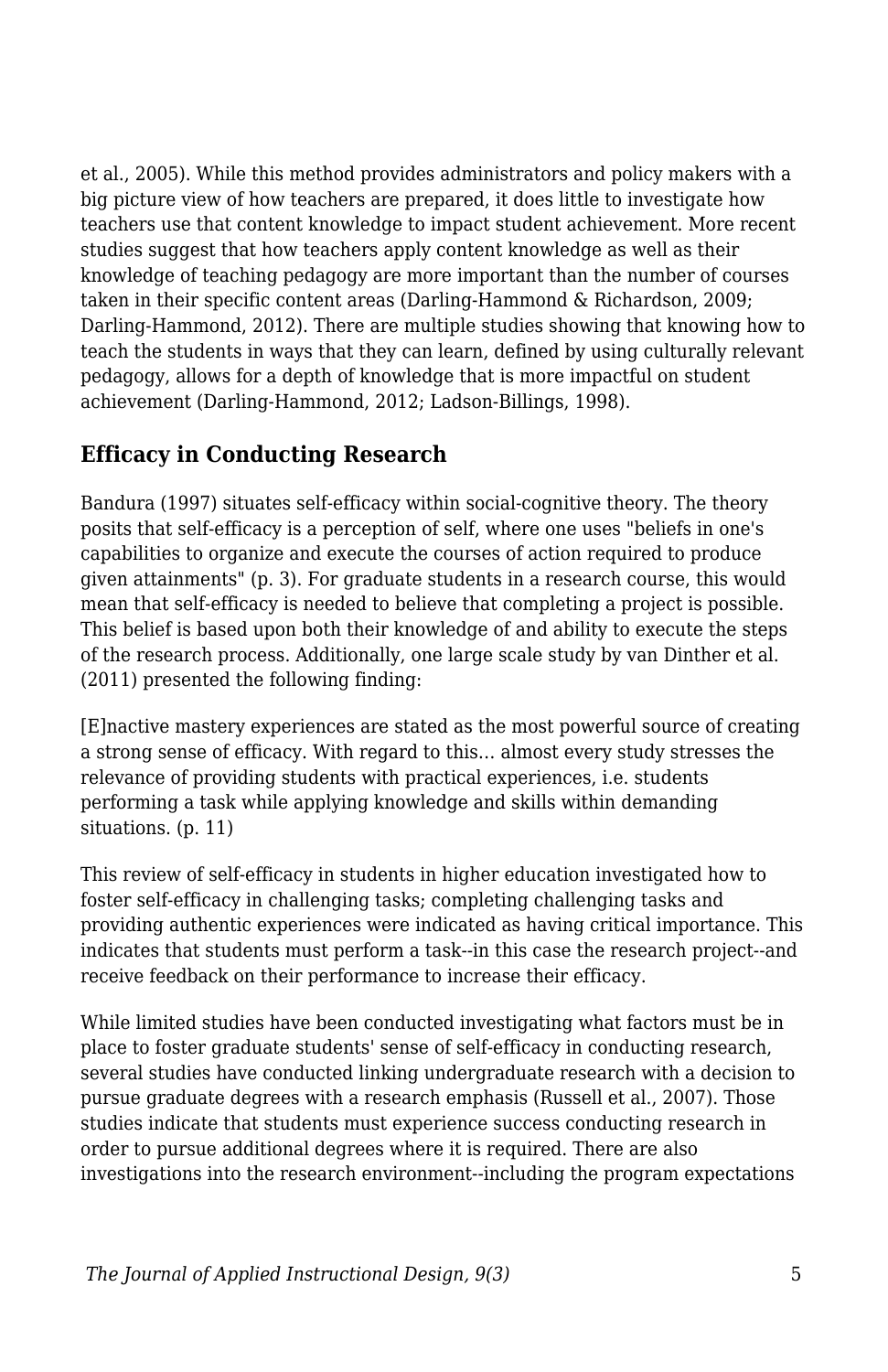and amount of time learning about research prior to conducting any studies--and the connection between the environment and productivity (Phillips & Russell, 1994). These studies indicate that students who feel productive and successful conducting graduate-level research are in programs where they are supported by faculty and given ample time to conduct their projects. Finally, there is a connection between the immersion of the graduate student into research and the self-efficacy of the graduate student in conducting research (Philllips & Russell, 1994; Russell et al., 2007).

## **Methods**

The research questions led to a pre- and post-survey with identical questions. Thus, as mentioned previously, a longitudinal panel study (Creswell, 2012) was most appropriate. The panel study was created to study the same people over time while investigating some identified criteria. The identified criteria in this study are "depth of knowledge" and "sense of efficacy" as well as how these two criteria change over time. Therefore, the defining characteristic demanding a panel study was being enrolled in the capstone course in a specific semester--specifically, the last semester before program revisions were implemented. To supplement survey data, however, the researcher added open-ended questions and used observation for analysis. For observation, a reflexive journal was maintained by the researcher. All data were entered into Dedoose and will be described further in the analysis section of this paper. Additionally, a midpoint survey with open-ended questions about the students' process was included to determine if the pre- and post-surveys were measuring changes due to the course. That tool is also included in the analysis.

#### **Context of the Study**

This study examined graduate students' changing sense of efficacy in conducting research as well as their depth of knowledge about research in a capstone course. As mentioned before, the graduate program is a master's in education. Furthermore, the study took place at a regional university in the southeastern United States, and the participants were eight students enrolled in a capstone course during spring semester of 2018. The participants consisted of seven females and one male. There were three white females under 30 years old, two white females over 30, one African American female under 30, one African American female over 30, and one white male over 30. The participants all had some teaching experience; the range was between three- and 20-years teaching experience. The participants primarily lived within 50 miles of the university;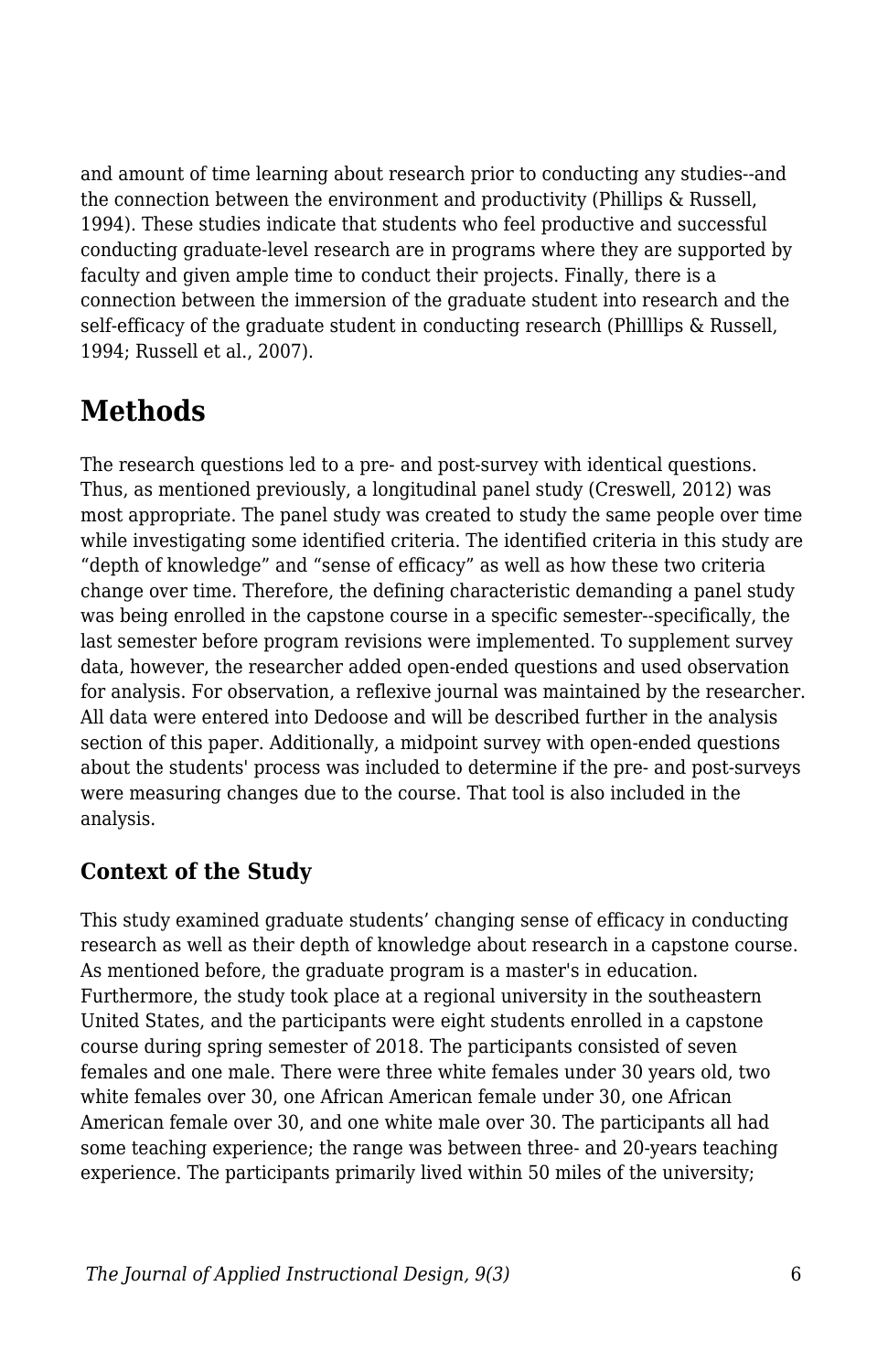however, one participant lived outside of the state where the study occurred. There was also a range of teaching responsibilities. Most (five participants) were teaching in a K-12 setting. Of those five, two were teaching in an elementary school setting, and three were teaching middle school. Two of the participants were school administrators--one in an elementary school and one in a high school. The final participant was a middle school teacher who was acting as a substitute teacher. This was an online program, so all observations were done during optional face to face meetings online via Zoom. Additionally, all surveys were anonymous and were distributed using the course's "Desire to Learn (D2L)" platform. There were no IP addresses collected to maintain anonymity, and the Institutional Review Board approved this study. The surveys were collected at the beginning and end of the semester.

One unique situational context is that this course was formative until the final capstone was submitted during the final week of the course. The paper was submitted multiple times for feedback; each candidate had the opportunity to make constant revisions until final grades were submitted. It should be noted that the feedback was asset-based and incredibly detailed. Students were provided with an "estimated" grade; this is what he or she would have earned on the paper if it were submitted without revision. Students were then given repeated comments through the "comment and track changes" feature in Microsoft Word. This allowed for the student to focus on both the paper's strengths and areas needing improvement. It also allowed both the current instructor and future instructors to see all of the changes that students made to their papers and the feedback upon which those changes were based. In most cases, the paper submitted by the due date was the final submission--no additional edits were needed.

### **Data Collection**

• In order to answer the research questions, there were two surveys and a midpoint questionnaire developed for this study. To recall, the research questions were: Did the capstone course increase the depth of knowledge of students, as evidenced by their signature assessments (the capstone papers)?

o Sub-question: Did the capstone course increase the depth of knowledge of students with regard to formulating a statement of the problem and research questions based upon what they have learned in their program, followed by a review of literature and the execution and write up of a research project?

Did the capstone course increase the sense of efficacy of students with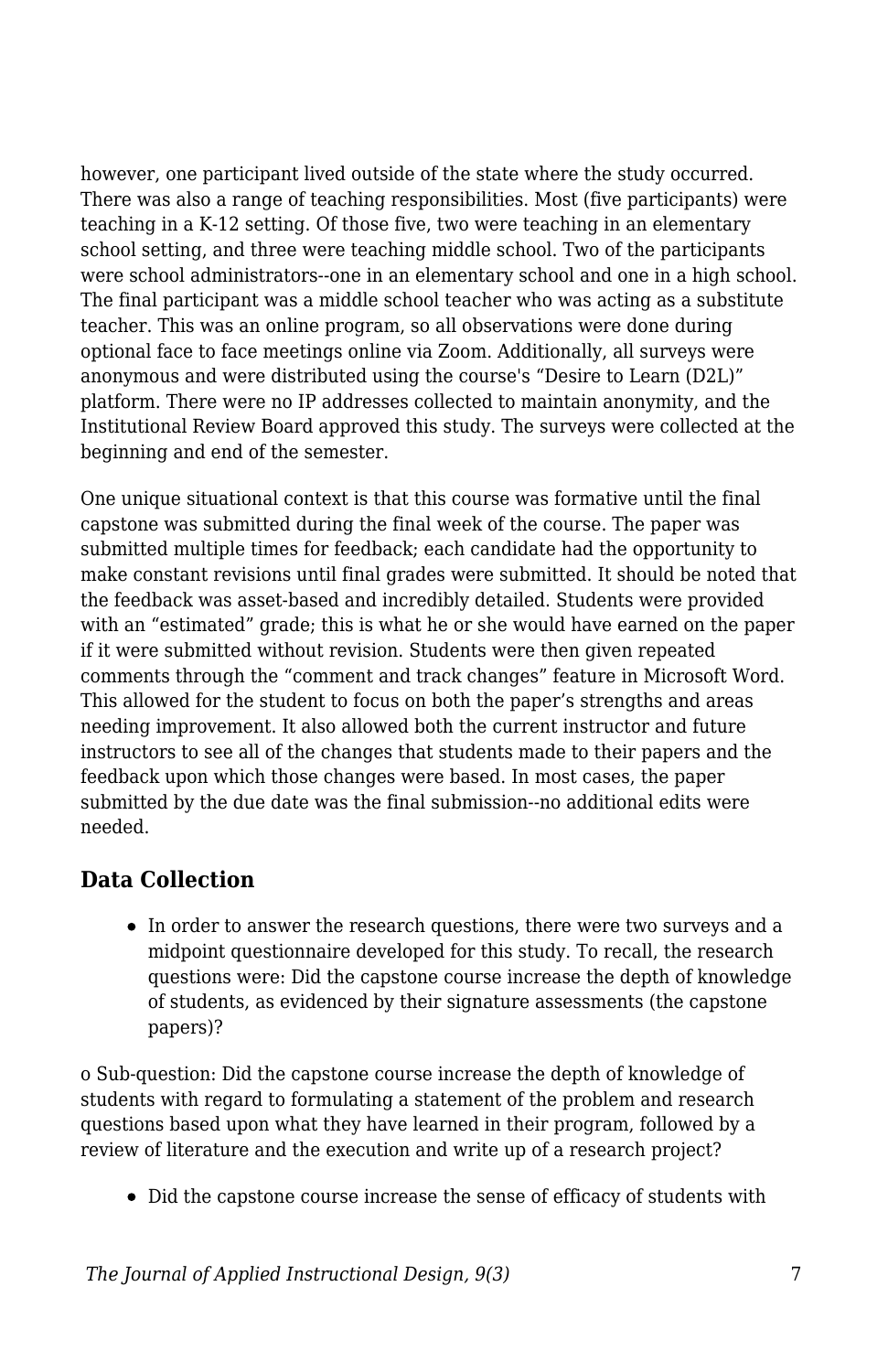regard to conducting and describing research in their content areas/fields?

The survey questions were aligned with categories on the capstone rubric. The first survey was on efficacy. It was 15 questions, with five questions each devoted to students' confidence in their abilities related to research concepts, confidence in their knowledge of the research process, and confidence in their knowledge of APA format (Appendix A). This survey was administered in the first week of class and again during the final week of class. The survey included five likert scale options as possible responses (Appendix A). These responses ranged from indicating "no knowledge" of the criteria to "mastery-level understanding" of the criteria.

The second survey was administered identically to the first. It was linked in the D2L course in the first week of class and again in the final week of class. The survey had similar likert scale response options, ranging from "strongly disagree" to "strongly agree" (Appendix B). The prompts in this survey were nearly identical to those in the efficacy survey; they asked about depth of knowledge (Appendix A). However, the efficacy survey included the term "confident" and phrased the prompts differently to address students' sense of efficacy in completing the process. The three sections were also devoted to research concepts, research process, and APA formatting (Appendix B).

At the midpoint of the semester, an open-ended questionnaire was linked through D2L as well. This allowed for anonymous candidate feedback on the process. The first question asked how students felt about completing a major research assignment (efficacy), and the second question asked how their depth of knowledge on completing a literature review had changed. These questions provided insight into the students' process; this was to determine if the course was responsible for the changes that might be seen when looking at the pre- and postsurvey data.

## **Analysis and Results**

Five out of eight students responded to the pre-surveys. Four out of eight students responded to the "Efficacy" post-survey, and three out of eight responded to the "Depth of Knowledge" post-survey. Each response was a forced single response, meaning that each participant provided only one response per question. The likert responses were identical for each survey. The possible responses were:

- 1. do not understand this concept or never seen before
- 2. have seen/am somewhat familiar with this concept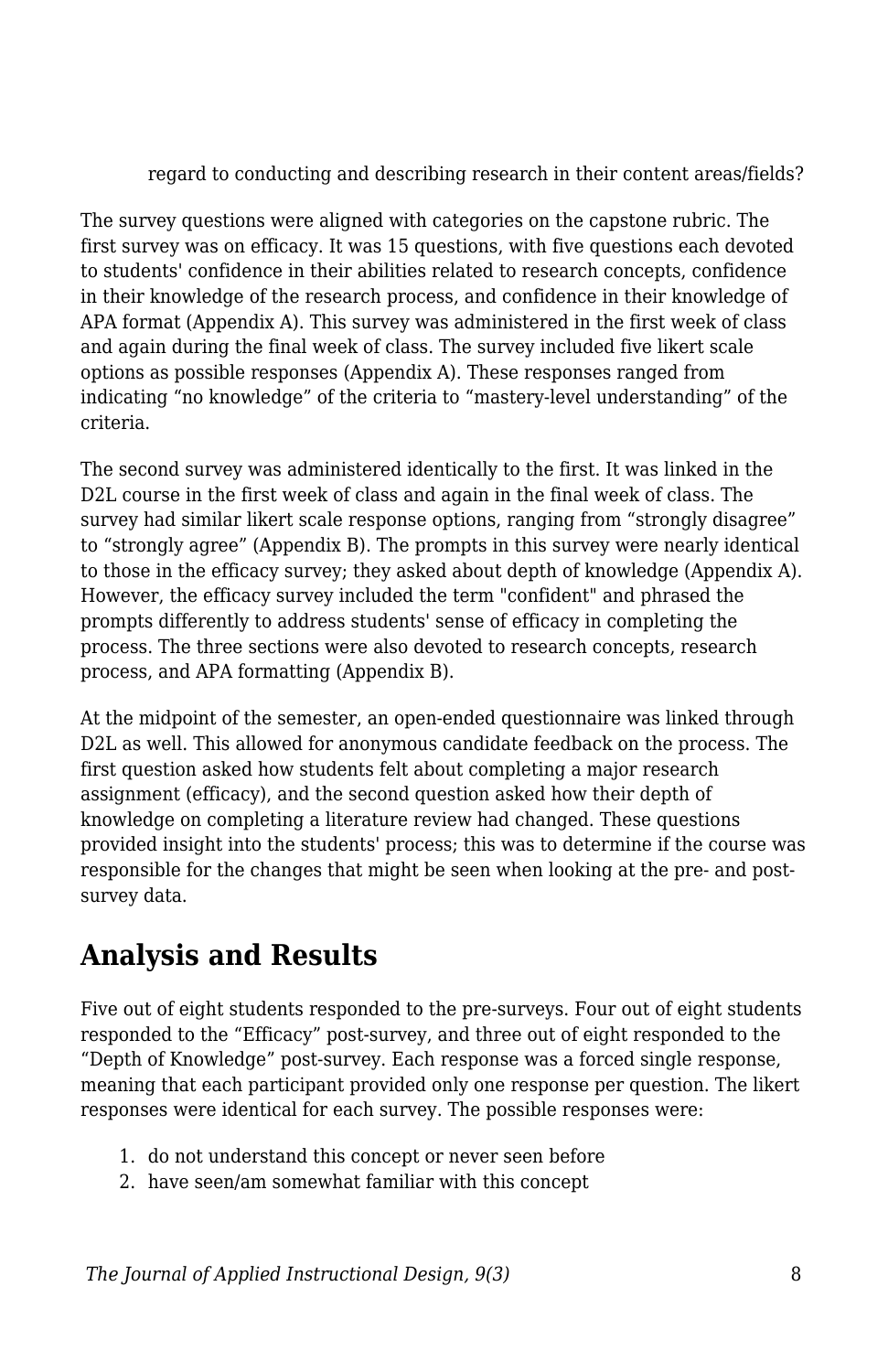- 3. feel somewhat comfortable with this concept
- 4. understand this concept and/or am able to utilize this skill consistently
- 5. master level/I can teach this to others.

The results are included in Table 1 and Table 2Both tables are included below in order to emphasize the changes from pre- to post-survey.

Table 1

Efficacy Survey Results

| <b>Concepts</b>                                                                           |     | <b>Pre-Results Post-Results</b> |
|-------------------------------------------------------------------------------------------|-----|---------------------------------|
| Efficacy on choosing a problem related to<br>content                                      | 4.0 | 4.75                            |
| Efficacy on using scholarly literature appropriately                                      | 3.4 | 4.0                             |
| Efficacy on using practitioner pieces appropriately                                       | 3.2 | 4.0                             |
| Efficacy on connecting literature to problem of<br>practice                               | 3.6 | 3.75                            |
| Efficacy on importance for students and the field                                         | 3.8 | 4.5                             |
| <b>Process</b>                                                                            |     |                                 |
| Efficacy on pulling literature from multiple databases 4.0                                |     | 4.75                            |
| Efficacy on connecting literature to conceptual<br>framework                              | 3.4 | 4.5                             |
| Efficacy on research questions addressing topic                                           | 3.8 | 4.5                             |
| Efficacy on choosing a research method appropriate<br>to answer research questions        | 3.6 | 4.25                            |
| Efficacy in ensuring that capstone will reflect<br>changes in thinking across the program | 3.4 | 3.75                            |
| <b>APA</b>                                                                                |     |                                 |
| Efficacy on locating sources and putting them in<br>sections with APA headings            | 4.0 | 4.0                             |
| Efficacy on citing appropriately throughout document 4.0                                  |     | 4.0                             |
| Efficacy on evaluating sources prior to citing                                            | 3.6 | 4.0                             |
| Efficacy on citing appropriately in reference section                                     | 3.8 | 3.75                            |
| Efficacy on writing utilizing appropriate APA<br>throughout                               | 3.8 | 3.5                             |

The most significant finding illustrated by Table 1 is the decrease in efficacy in two areas. The discussion section of this paper will go into more detail, but the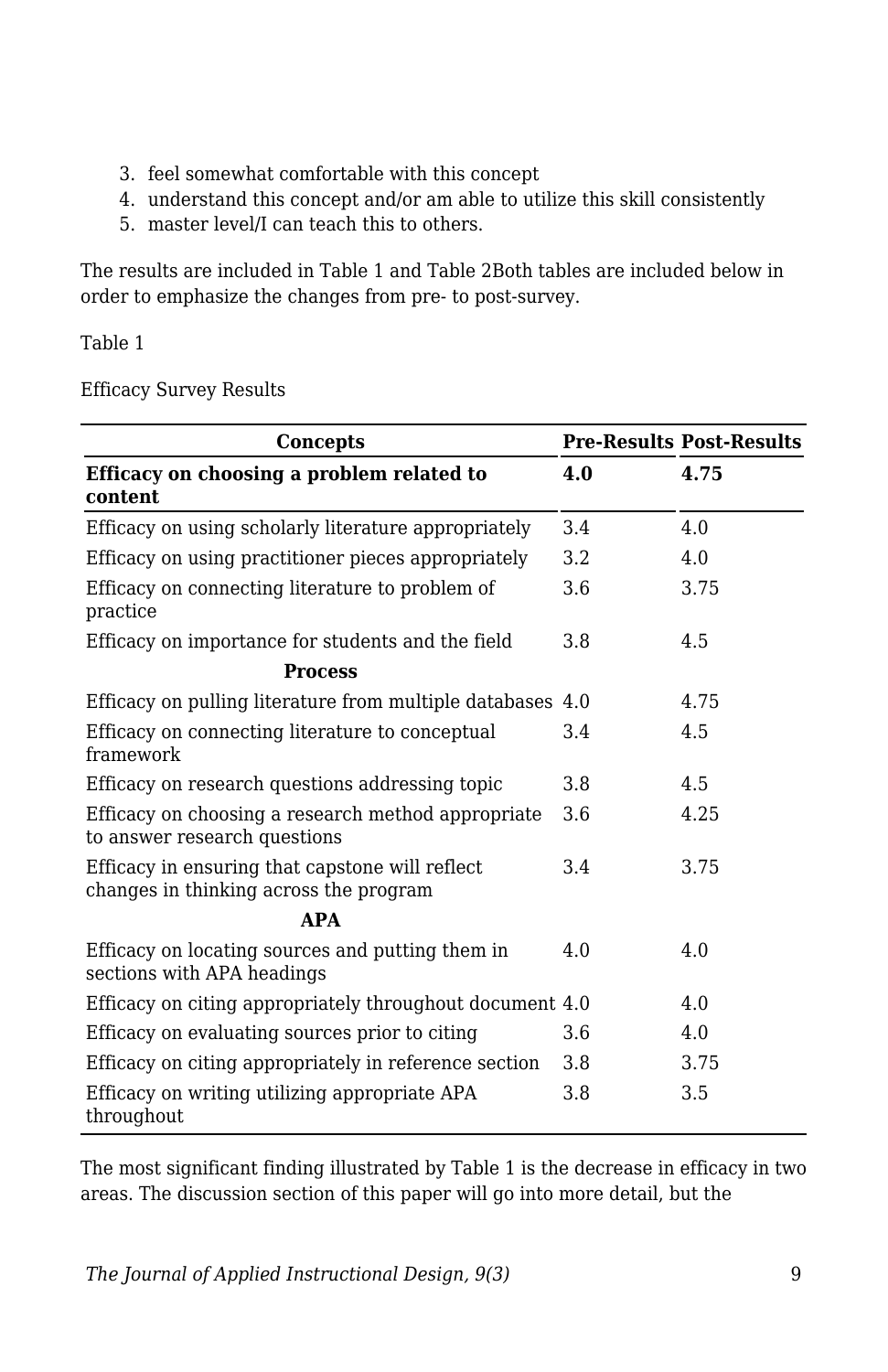"efficacy on citing appropriately in reference section" and "efficacy on writing utilizing appropriate APA throughout" were criteria where students felt more confident at the beginning of the course than they did at the end. Given that the study is grounded in what Brown et al. (2014) call "the science of successful learning" (n.p.), this is important. Graduate students (and all learners) often determine at the end of a course that they were poor judges of when they learned well and when they did not (Brown et al., 2014, p.3).

Table 2

| <b>Content</b>                                                                  |     | <b>Pre-Results Post-Results</b> |
|---------------------------------------------------------------------------------|-----|---------------------------------|
| I can identify a problem of practice or research<br>topic in my content area.   | 3.8 | 3.67                            |
| I can conduct a review of relevant literature.                                  | 3.4 | 3.67                            |
| I can differentiate between scholarly and practitioner<br>articles.             | 3.6 | 2.33                            |
| I can connect appropriate literature to my research<br>questions.               | 4.0 | 3.67                            |
| I can utilize literature to refine/formulate research<br>questions.             | 3.6 | 3.33                            |
| <b>Process</b>                                                                  |     |                                 |
| I can utilize multiple databases to search for literature.                      | 4.0 | 4.0                             |
| I can construct a conceptual framework and problem<br>statement.                | 3.4 | 3.0                             |
| I can craft appropriate research questions.                                     | 3.2 | 3.0                             |
| I can choose an appropriate methodology based upon<br>my research questions.    | 3.6 | 2.67                            |
| I can complete the research process.                                            | 3.2 | 2.67                            |
| <b>APA</b>                                                                      |     |                                 |
| I can utilize headings effectively and according to APA.                        | 3.4 | 3.33                            |
| I can cite sources appropriately within the text of my<br>paper.                | 3.8 | 3.33                            |
| I can evaluate sources, including identifying any<br>problems with the article. | 3.4 | 3.33                            |
| I can create a reference page using APA.                                        | 3.8 | 4.0                             |
| I can evaluate an article and find APA errors.                                  | 3.2 | 2.67                            |

Depth of Knowledge Survey Results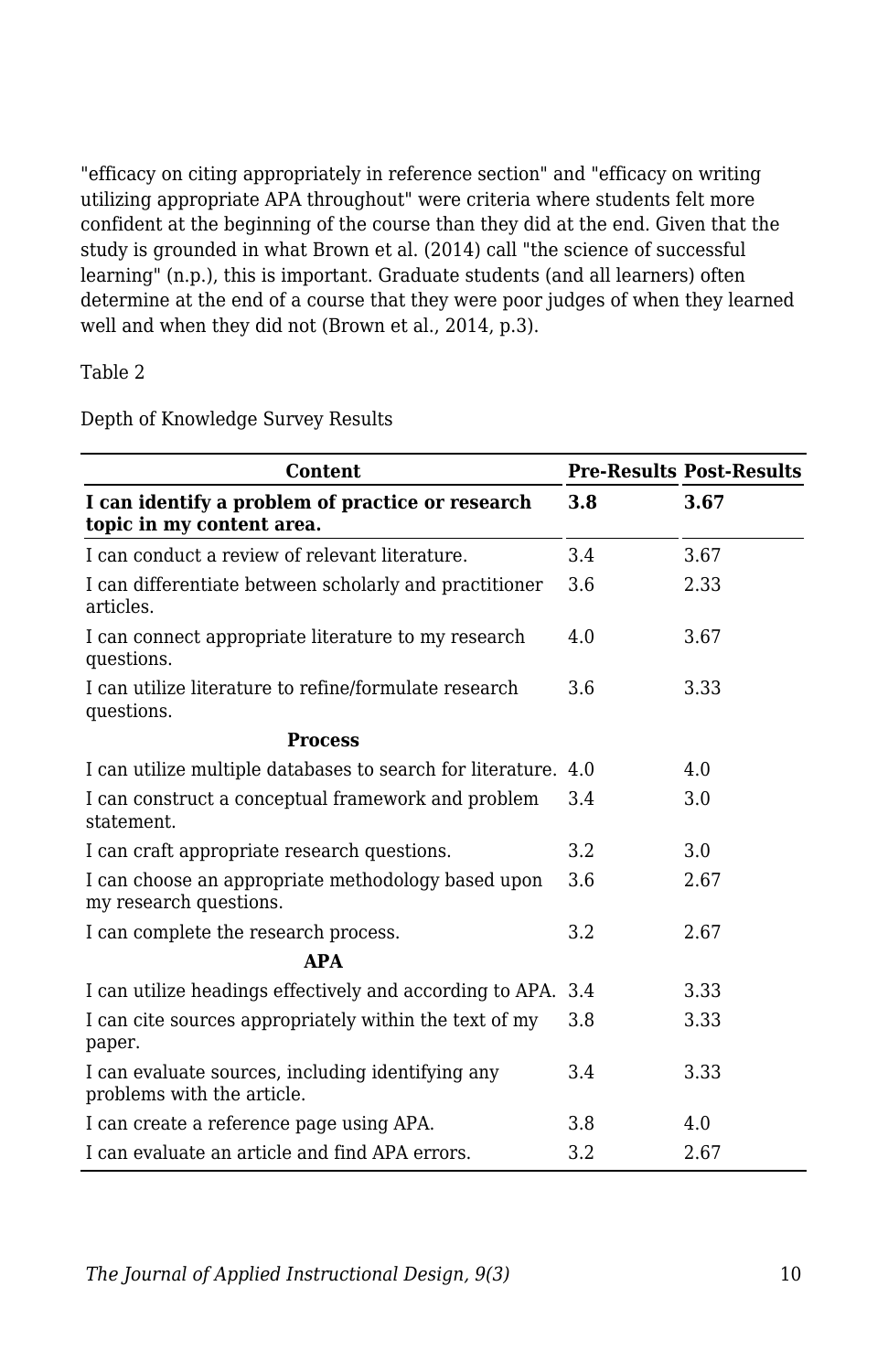The Depth of Knowledge survey expanded upon the "Efficacy" survey. Aligned with the findings in Table 1 on being poor judges of personal learning, students revealed many decreases from pre- to post-survey in their depth of knowledge. As noted in Brown et al. (2014), this is likely due to students' use of "calibration" (p. 210). By investigating their "illusions" about their learning and comparing those to their evaluations, they found that they were not as knowledgeable about various criteria as they believed when the course began (Bailey, 2006). This is demonstrated by students' increased responses criteria listed (Appendix B). The extent to which the students doubted their depth of knowledge is discussed further in the discussion section below.

In addition to the pre- and post-survey, there was an open-ended midpoint survey administered. Four out of eight students responded to that survey. The first question asked about students' confidence in completing a major research assignment at that point in the course (i.e., at the ten-week mark in a sixteen-week course). One respondent noted that he or he was surprised at how well he or she did on the literary analysis portion of the course, which referred to feedback from the instructor on the literature review section of the capstone paper. Another respondent noted that time management was critical in having confidence in completing a major research assignment and noted that "[t]he past few semesters have been marked by the constant interference of life. But no matter how ahead you get, or fall behind, just keep pushing forward.". This increase in confidence due to relevance of the research to the teaching context was repeated often in other contexts.

The second question asked how the students' depth of knowledge in conducting a literature review had changed. At this point in the course, most students had only completed the literature review and had not done any data collection. Two respondents noted that their depth of knowledge had not changed but did not expound upon whether that meant they still knew very little or whether they felt comfortable with literature reviews prior to the course. A third respondent explained that staying focused was the key to doing well on literature reviews. The fourth respondent noted that while "getting used to writing again was a stumbling block," understanding how to find the literature was critical.

## **Discussion**

The capstone course, specifically the process of conducting a research project, did not increase students' sense of efficacy in conducting research or their depth of knowledge on the research process in measurable ways. Generally, the observation data confirmed what was reported in the surveys. Students felt quite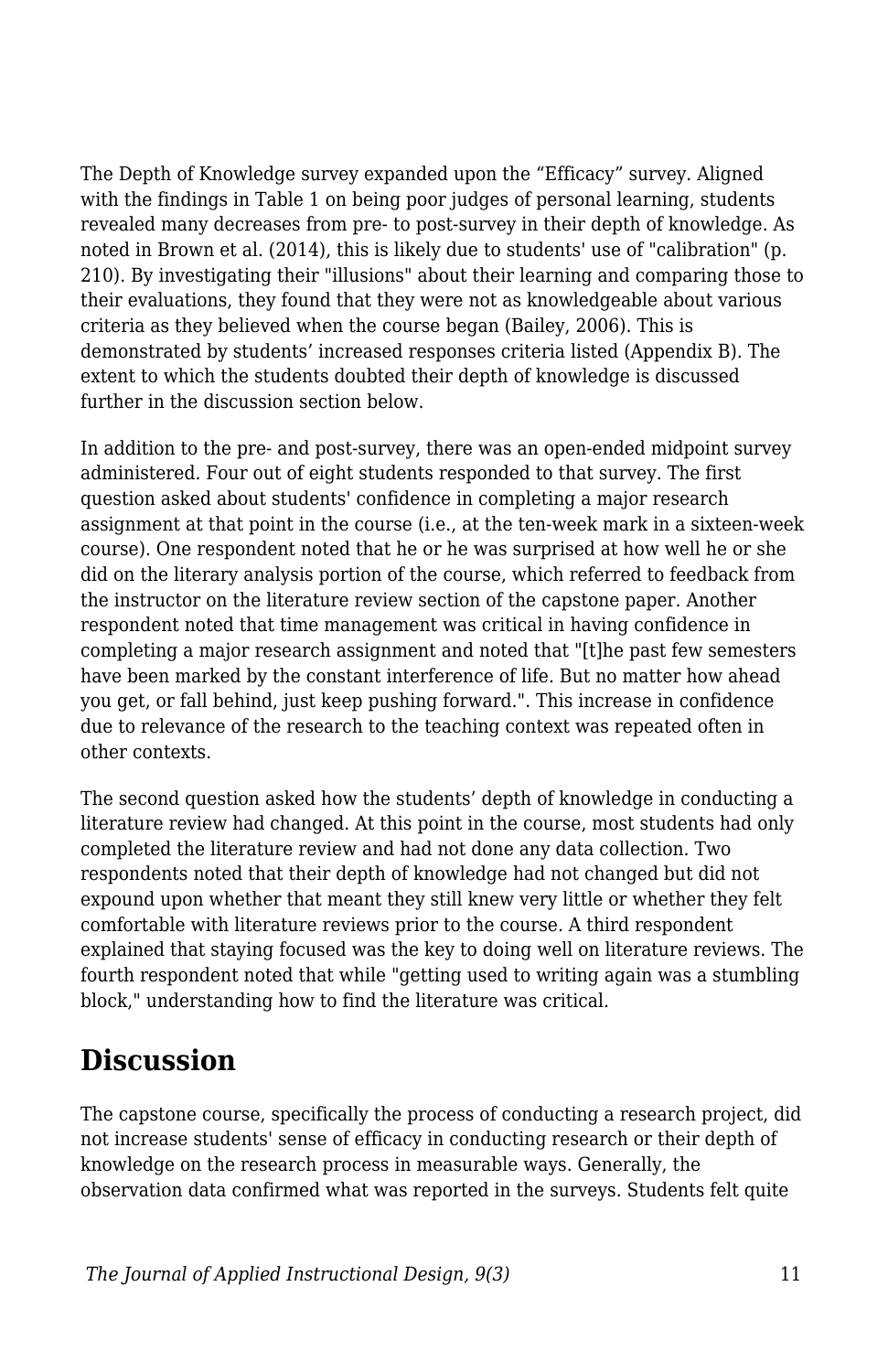confident in their ability to conduct a major research assignment and certainly felt confident in their ability to use APA formatting to write up their literature review and data processes when the course began. However, when asked about their depth of knowledge, their responses indicated a lesser depth than their efficacy scale indicated. Additionally, there were often decreases in the rating from the pre- to post-surveys, and if there was an increase it was minimal. This corroborates previous findings that people are "usually overconfident in their estimated knowledge" (Lundeberg et al., 1994, p. 3). Additionally, the findings parallel previous studies on "calibration in confidence"--meaning that as a person learns, they calibrate their confidence to reflect their increasing knowledge. As students in the current study responded to the post-survey, they realized that they knew less than they estimated on the pre-survey in many cases.

The midpoint survey was also illuminating in multiple ways. First, it confirmed another note in the researcher's observation journal. There was some confusion on the part of at least two students on the formative grading system. One candidate noted in the midpoint survey that he or she "was surprised by how well [he or she] did on the literary analysis assignment." . The literary analysis assignment he or she referenced likely referred to the graded literature review portion of the paper. However, that portion of the assignment was for a completion grade only; there was substantial feedback on each submission requiring edits prior to the next submission. In future iterations of the course, even after it was revised into two courses—"Capstone 1" and "Capstone 2"-- the researcher should begin offering even more detailed formative feedback. In addition to the comments on papers, which were still asset-based and focused on both strengths and areas of improvement, it is now also a course requirement to have two face to face (synchronous) digital conferences where they used to be optional. This allows a conversation about the work of the graduate student and how it furthers his/her teaching goals.

Another candidate noted that "middle school students are thankful for their school and lives." This certainly indicates a connection to the research topic and a sense of efficacy that the topic is impacting students. However, that same respondent noted that his or her depth of knowledge had not changed over the capstone course. This prompts the following question: If there is no increase in knowledge on how the research is impacting the students, is the change in efficacy warranted by knowledge of the research? The changes in the scores on the pre- and postsurveys indicate that it is not. One SoTL study indicates that this may be due to exposure; students who practice their craft repeatedly become more confident regardless of any change in their knowledge base (Gormally et al., 2009). A group faculty discussion also indicated that students were rushed in the original version.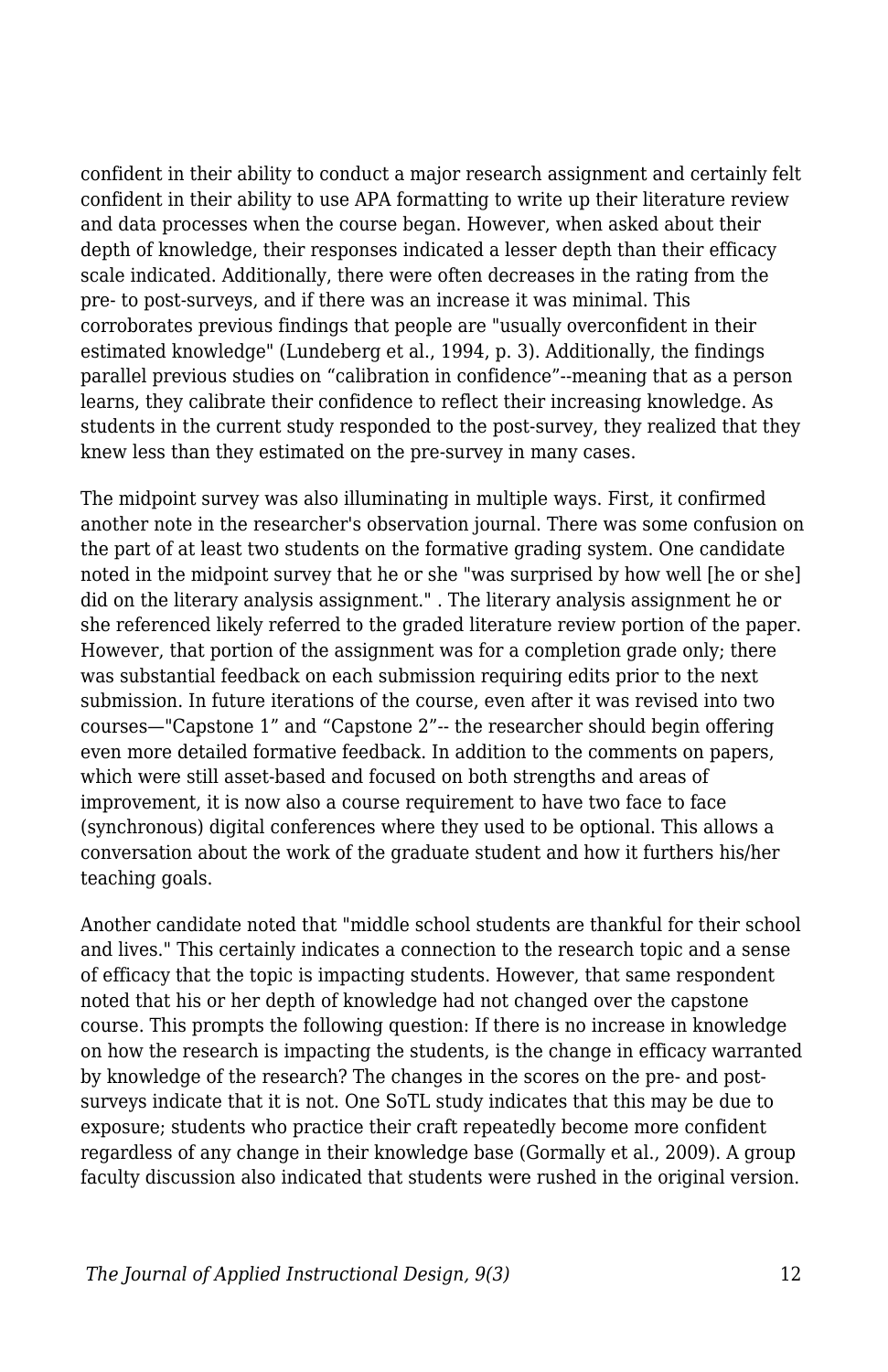At that point there was only one course as opposed to both Capstone 1 and Capstone 2, and this meant that students were not able to take the time needed to process so much new information.

### **Efficacy Surveys**

The Efficacy surveys were divided into three sections. The first section was generally about research concepts. Questions in this section asked students to rate their confidence level in completing certain concepts--such as choosing a problem related to their content or using scholarly literature appropriately (see Appendix A). In this first section, students' responses indicated show some increases in student efficacy between the pre- and post-surveys. For example, candidate scores measured from an average of 3.4 (with 3.0 being somewhat comfortable with the concept) to 4.0 (with 4.0 indicating comfort and ability to perform consistently in this area) on using scholarly literature appropriately. This gain reflects the work students did compiling the review of literature and revising that section repeatedly prior to the final submission. The largest increases measured using practitioner pieces appropriately and feeling confident that the research is important for students and the field; the first went from 3.2 to 4.0 and the latter went from 3.8 to 4.5. In both cases, the increases in scores are logical. Students likely knew little (if anything) about practitioner literature prior to the course, and all students engaged in research directly impacting their classroom or school.

In each question in the process section of the efficacy survey, students also showed in increase from pre- to post-survey. Students indicated significant increases in confidence in response to two prompts in particular. The first, efficacy on connecting literature to the conceptual framework increased from 3.4 to 4.5, and it was the largest increase across all surveys. The second increase measured student efficacy on formulating research questions that addressed the research topic; students average went from 3.8 to 4.5. In both cases, the increase indicates that students believe they are near mastery level upon completion of the capstone report. These results additionally indicate that research process instruction is a strength of the course design; each section of the paper was turned in as it was developed, and students received feedback with each revision. The process of formulating a question based upon a review of literature, choosing a methodology, determining the conceptual framework, utilizing APA to cite literature, collecting data, analyzing data, and writing up a report were all clearly defined for students. Additionally, modules were devoted to their development of those sections.

However, students' confidence may be falsely inflated (Brown et al., 2014). Students in this course were observed using performance goals as opposed to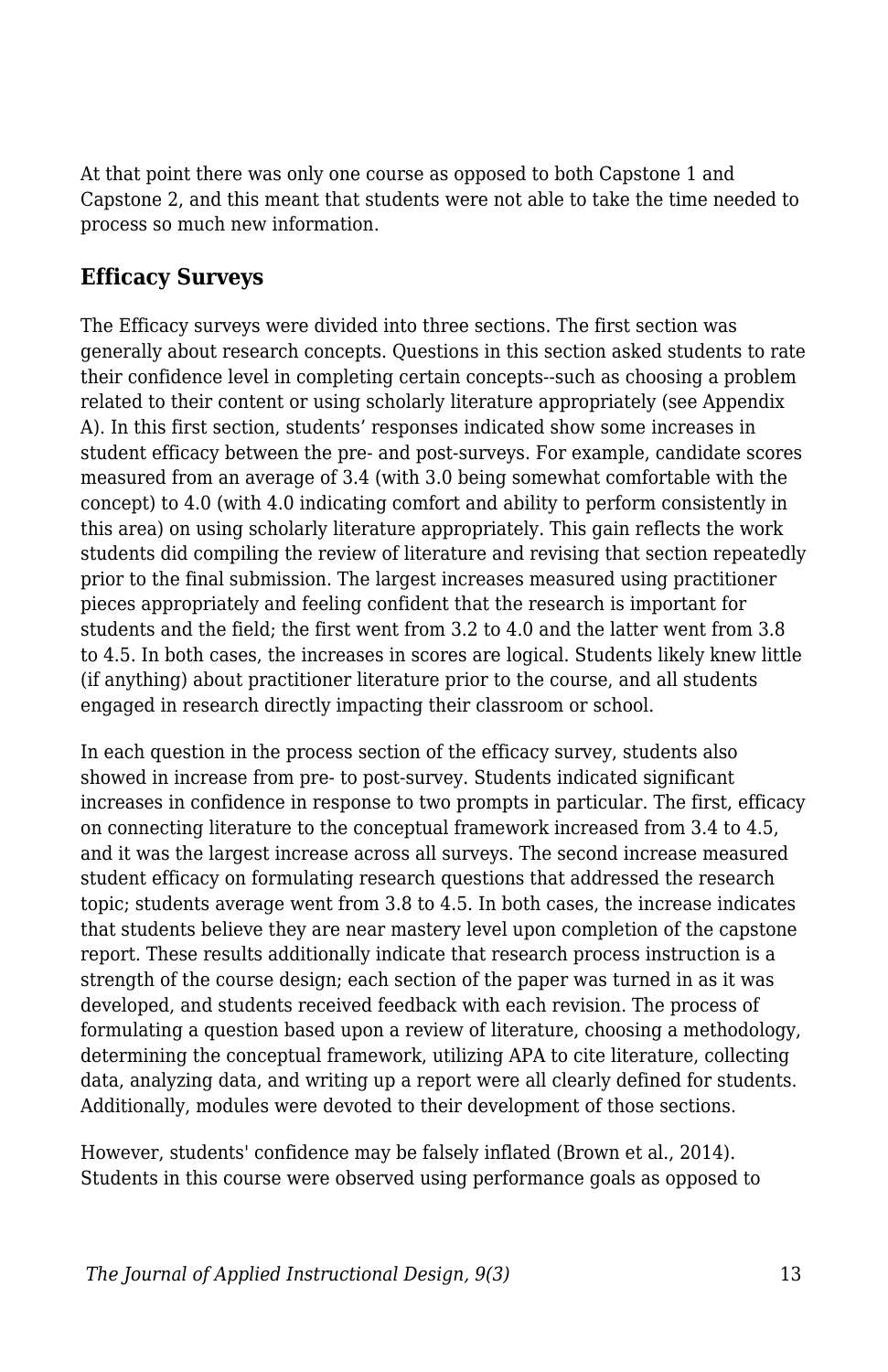learning goals . In setting a learning goal, students aim for learning and growth; in a performance goal, students focus on "validating or showing off . . . ability" (p. 180). For example, the APA manual was examined via a lecture, readings, and a quiz. APA was seen in the original version of the course as a drill of skills with a one-time assessment, where the refining of research questions and methodologies were repeatedly woven into future sections of the course. Based on the results of the pre- and post-surveys, it seems clear that this pedagogical approach was a failure. APA should be woven in as a process for students like other parts of the research process, especially considering that this citation format is updated every few years requiring all researchers (novice and expert) to re-learn.

The final section of the survey was devoted to APA. Students routinely struggled to master formatting in their papers in the college's graduate programs. The survey responses reflected that the students realized this. Two questions reflect no growth; one question reflects a very slight increase; two questions indicate a decrease in efficacy. The decreases measured student efficacy on citing appropriately in the reference section and student efficacy on writing utilizing appropriate APA formatting throughout the paper. These also reflected the emotional response students sometimes possessed toward critical feedback. For instance, in the pre-survey, students' responses indicated that they felt very confident in their APA knowledge, but as they received feedback throughout the course their confidence decreased (Taggart & Laughlin, 2017). In the new program model, Capstone 1 dedicates more time (3 weeks) to ensuring that students know how to use APA to format, revise, and cite in their formal research.

### **Depth of Knowledge Surveys and Growth Mindset**

The depth of knowledge surveys offer an interesting contrast to the efficacy survey. The three sections were quite similar. Prompts on the depth of knowledge survey did not include terms of confidence, but they did use the term "I can." The phrasing was often adjusted in prompts, and students certainly responded to those differently. Where students' responses reflected an increase in efficacy toward all five content prompts in the efficacy survey, the responses showed a decrease in depth of knowledge in four out of five of those same prompts. In response to "I can differentiate between scholarly and practitioner articles" (Table 2), students went from 3.6 (indicating familiarity) to 2.33 (indicating less familiar). Yet in the efficacy survey, students indicated increases in confidence from low 3.0 to 4.0 in using both scholarly and practitioner articles. This difference may be, in part, why the researcher did not see any changes in--or in the development of--a growth mindset during the course.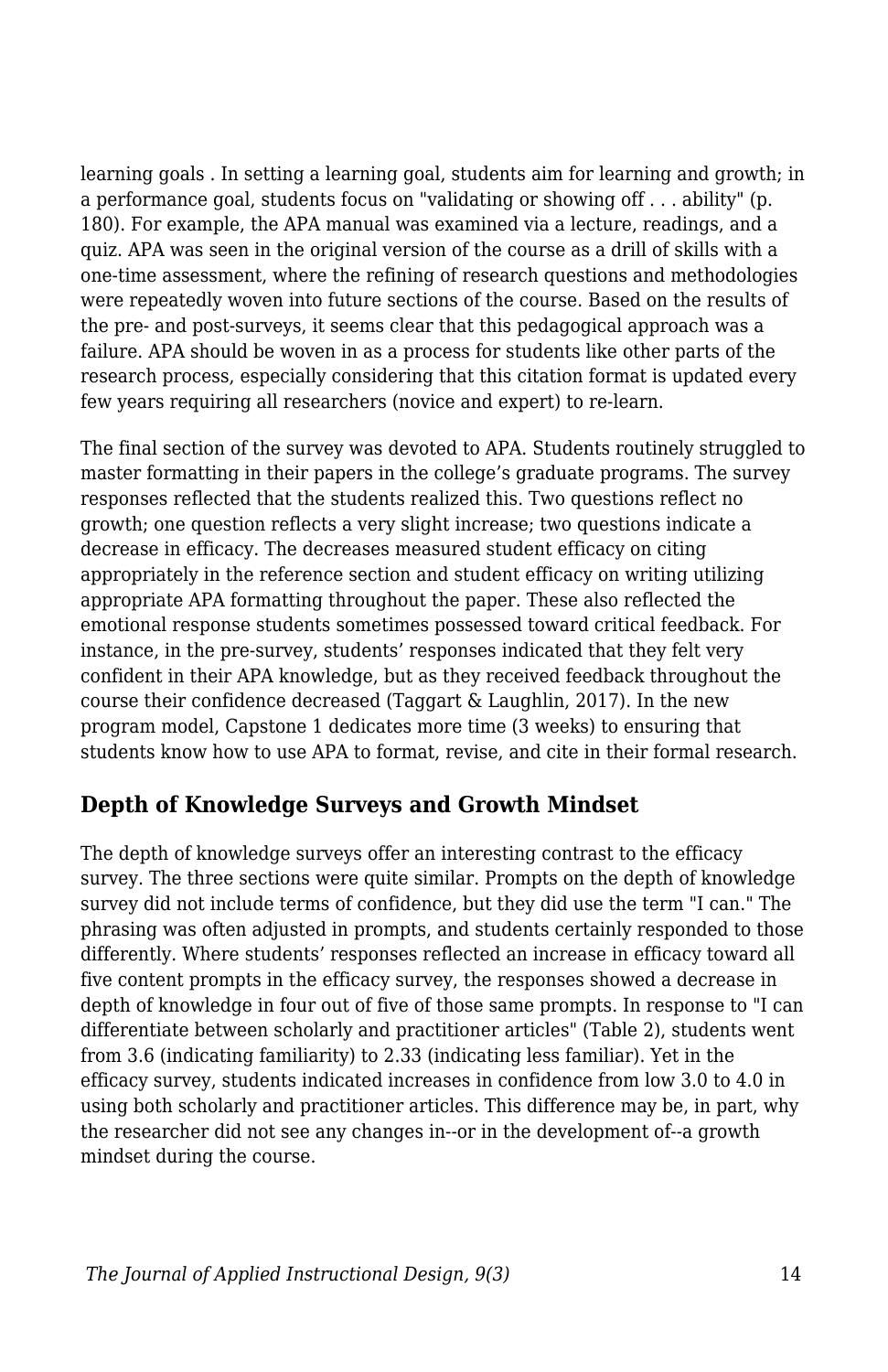Finally, responses toward the APA section were a closer reflection to what was demonstrated in the efficacy survey. Students showed a decrease in response to four out of five prompts. The reference page was the only prompt where students' responses indicated an increase in their depth of knowledge; however, that increase was only from 3.8 to 4.0. This also mirrors what was included in the researcher's observation log. The students demonstrated both verbally and in the drafts of their capstone papers a thorough understanding of research concepts; they understood why and how to locate literature to support their topic and were able to connect their research questions to a conceptual framework and an appropriate methodology. Each draft and each optional conference also revealed students' increasing knowledge of the research process; the midpoint survey responses also indicated that practice led to higher quality in their writing. APA formatting was not discussed during the conferences, but it clearly should have been since it was the area of weakness for most students. This change was implemented as an instructional improvement right away.

This survey's responses mirror literature on "illusions of knowing" (et al, 2014, p. 15). Students who are exposed to material repeatedly (e.g., students hearing certain academic terms repeatedly as in the case of this research course), believe they have achieved mastery. When faced with critical, constructive feedback and forced to "reflect" and "calibrate" (p. 210), students realized that they still had much to learn to become competent in research. This growth mindset may be what students need to become more proficient beyond the course, but it explains why they showed a decrease from pre- to post-survey.

## **Conclusions and Limitations**

This study affirms the literature that indicates what students described; an additional course devoted solely to reviewing literature and APA formatting is needed. Thus, this study provides information that can be used as points of comparison nationally and internationally. Additionally, this study provides information for other programs using authentic assessments such as a capstone course. Students in this study were not able to articulate increased depth of knowledge at the completion of the course and paper. Additionally, graduate students in programs of education may not know how to articulate what support they need to successfully complete assessments like thesis papers, capstones, or dissertations.

Correspondingly, another limitation of the study is that a pre- and post-survey is likely not the most effective way to determine what the course and project has done for students' efficacy and depth of knowledge (Hess, Jones, Carlock, &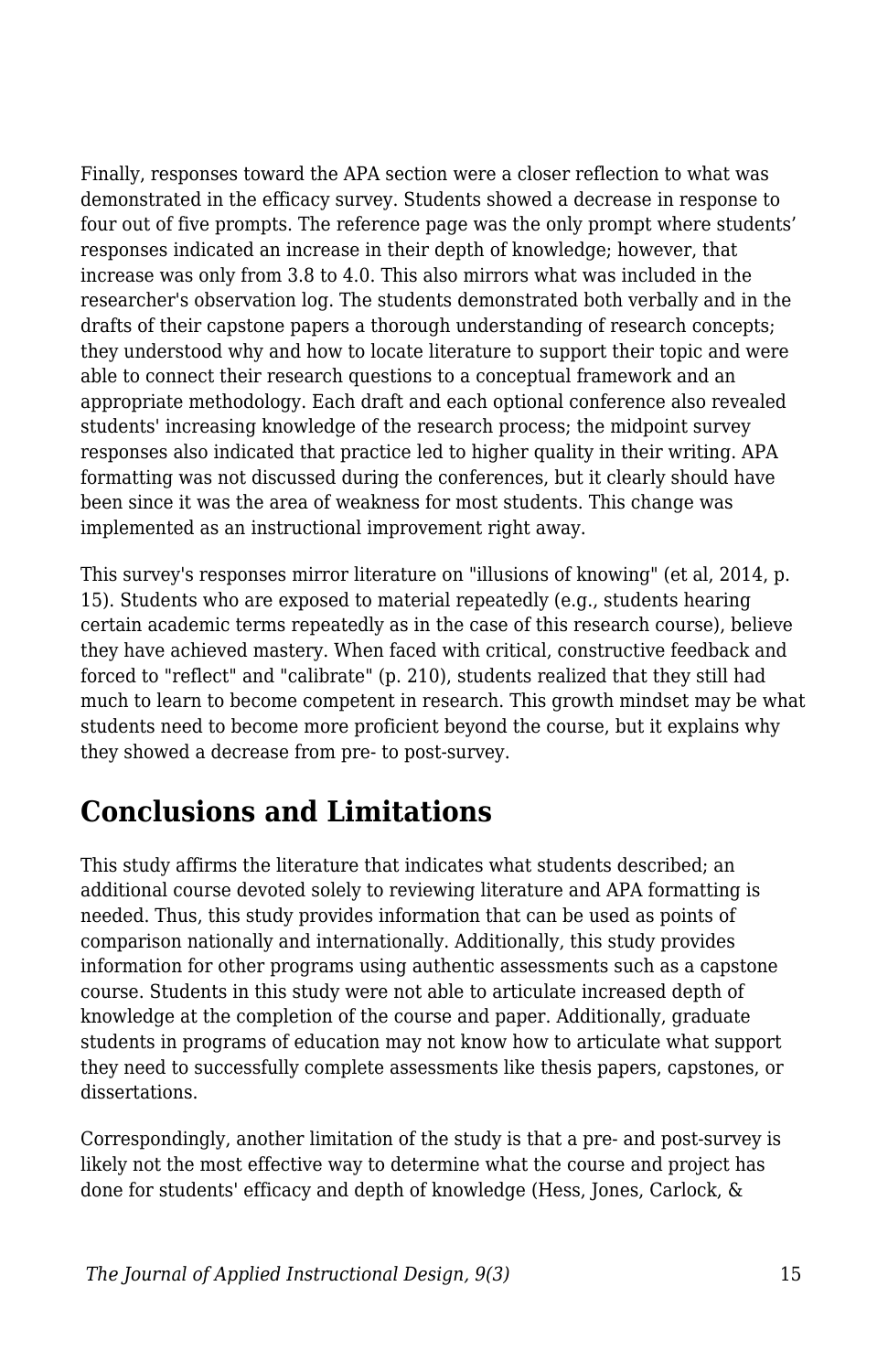Walkup, 2009). Instead, in future studies, a pre- and post-survey may be administered, but interviews and a focus group would better determine causality. An interview would allow probing questions on why a candidate's sense of efficacy in using APA decreased over time, for example. In order to use this study to improve teaching, using more open-ended questionnaires at multiple points throughout each semester is prudent. There should also be a voluntary focus group session at the midpoint of the course for students to give feedback on growth areas based upon their initial drafts. This may not only add to SoTL scholarship on authentic assessments and high impact practices (e.g., capstone projects and master's level research), but it may also improve students' satisfaction with the course and program.

As self-efficacy is a predictor of graduate student success, this study adds to literature encouraging developing efficacy through appropriate supports (Huerta et al., 2017). As colleges of education--and service field graduate programs more generally--consider the needs of graduate students, providing support that include content knowledge and knowledge of the academic writing demands are critical (Darling-Hammond, 2012; Brown et al., 2014).

## **References**

- American Association of Colleges and Universities. (2013, Month day). *Highimpact educational practices: A brief overview*. Insert site name. http://www.aacu.org/leap/hip.cfm
- August, S. E., & Dewar, J. (2010). SoTL and community enhance one another to create impact at Loyola Marymount University. *Transformative Dialogues: Teaching & Learning Journal, 4*(1), 1-15. [https://edtechbooks.org/-pvC](https://www.kpu.ca/sites/default/files/Teaching%20and%20Learning/TD.4.1.5_August%26Dewar_SoTL%26Community_Enhance_One_Another.pdf)
- Bailey, J. G. (2006). Academics' motivation and self-efficacy for teaching and research. *Higher Education Research & Development, 18*(3), 343-359. [https://edtechbooks.org/-QjR](https://doi.org/10.1080/0729436990180305)
- Bandura, A. (1997). *Self-efficacy: The exercise of control.* Macmillan.
- Brown, P. C., Roediger, H. L., & McDaniel, M. A. (2014). *Make it stick: The science of successful learning.* The Belknap Press of Harvard University Press.
- Carlisle, S. K., & Kruzich, J. M. (2013). Increasing student evaluation capacity through a collaborative community-based program evaluation teaching model. *Journal of the Scholarship of Teaching and Learning, 13*(4), 85-102.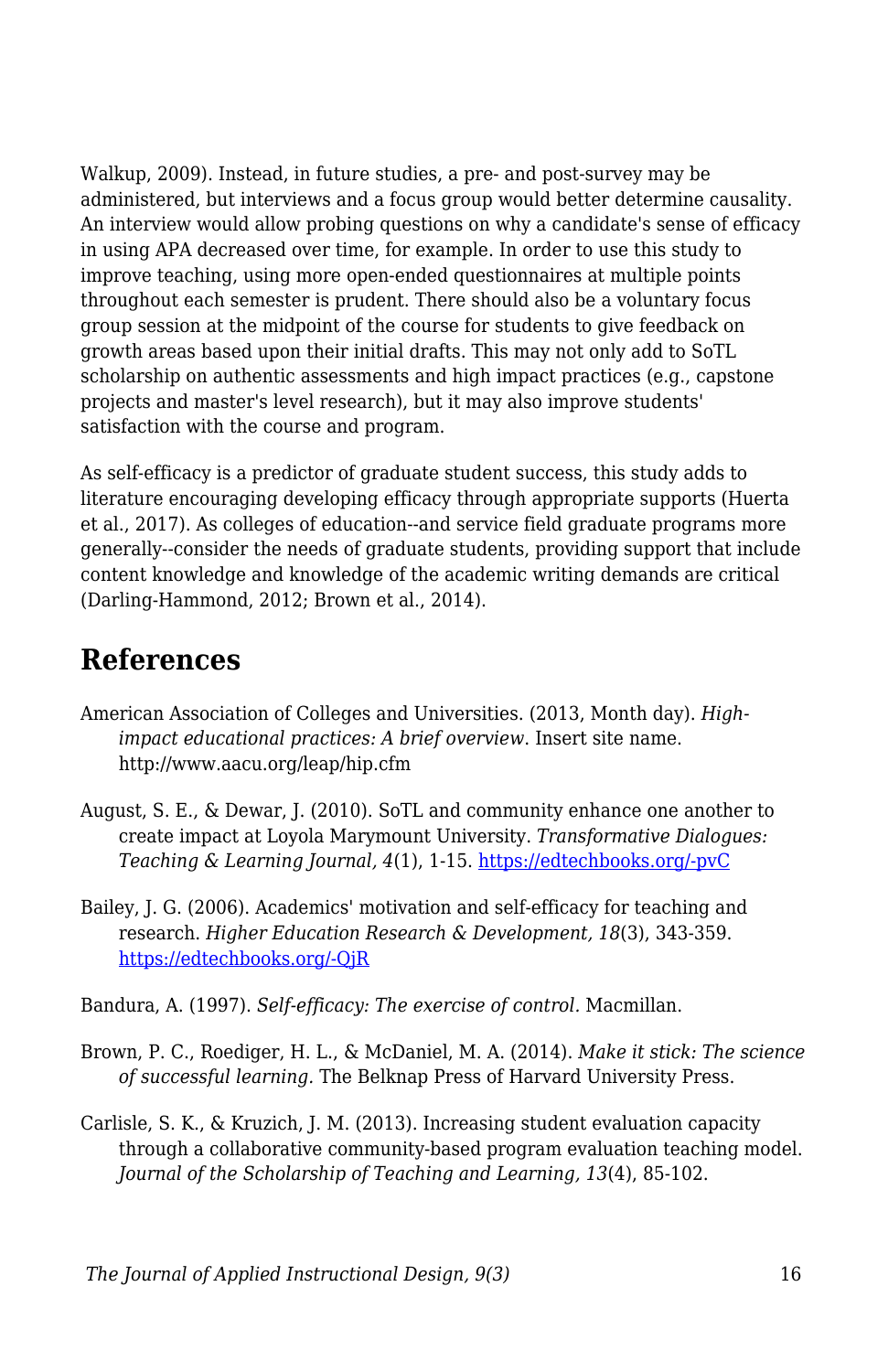[https://edtechbooks.org/-FfrV](https://scholarworks.iu.edu/journals/index.php/josotl/article/view/3176)

- Christie, M., Grainger, P., Dahlgren, R., Call, K., Heck, D., & Simon, S. (2015). Improving the quality of assessment grading tools in master of education courses: A comparative case study in the scholarship of teaching and learning. *Journal of the Scholarship of Teaching and Learning, 15*(5), 22-35. [https://edtechbooks.org/-zzv](https://scholarworks.iu.edu/journals/index.php/josotl/article/view/13783)
- Creswell, J. (2012). *Research design: Qualitative and quantitative approaches.* Sage.
- Czerniak, C., & Chiarelott, L. (1999). Teacher education for effective science instruction – A social cognitive perspective. *Journal of Teacher Education, 41*(1), 49-54. doi:10.1177/002248719004100107
- Darling-Hammond, L., & Richardson, N. (2009). Research review/teacher learning: What matters. *Educational Leadership, 66*(5), 46-53. [https://edtechbooks.org/-Gue](https://jorluiseptor.github.io/EQUIP1/suplemental_docs/PLC/Darling-Hammond,%20L.%20and%20Richardson,%20N.%20(2009).%20Teacher%20Learning.pdf)
- Darling-Hammond, L. (2012). *Powerful teacher education: Lessons from exemplary programs.* John Wiley & Sons.
- Gormally, C., Brickman, P., Hallar, B., & Armstrong, N. (2009). Effects of inquirybased learning on students' science literacy skills and confidence. *International Journal for the Scholarship of Teaching and Learning, 3*(2). [https://edtechbooks.org/-xSQ](https://files.eric.ed.gov/fulltext/EJ1136707.pdf)
- Grossman, P. L., & Richert, A. E. (1988). Unacknowledged knowledge growth: A re-examination of the effects of teacher education. *Teaching and Teacher Education, 4*(1), 53-62. [https://edtechbooks.org/-ntT](http://doi.org/10.1016/0752-051X(88)90024-8)
- Hashweh, M. Z. (1987). Effects of subject-matter knowledge in the teaching of biology and physics. *Teaching and teacher education, 3*(2), 109-120. [https://edtechbooks.org/-mNwK](http://doi.org/10.1016/0742-051X(87)90012-6)
- Harris, D. N., & Sass, T. R. (2011). Teacher training, teacher quality and student achievement. *Journal of Public Economics, 95*(7-8), 798-812. [https://edtechbooks.org/-Pro](http://doi.org/10.1016/j.pubeco.2010.11.009)
- Hazelkom, E. (2015). *Rankings and the reshaping of higher education: The battle for world-class excellence.* Springer.

Hess, K. K., Jones, B. S., Carlock, D., & Walkup, J. R. (2009). Cognitive rigor: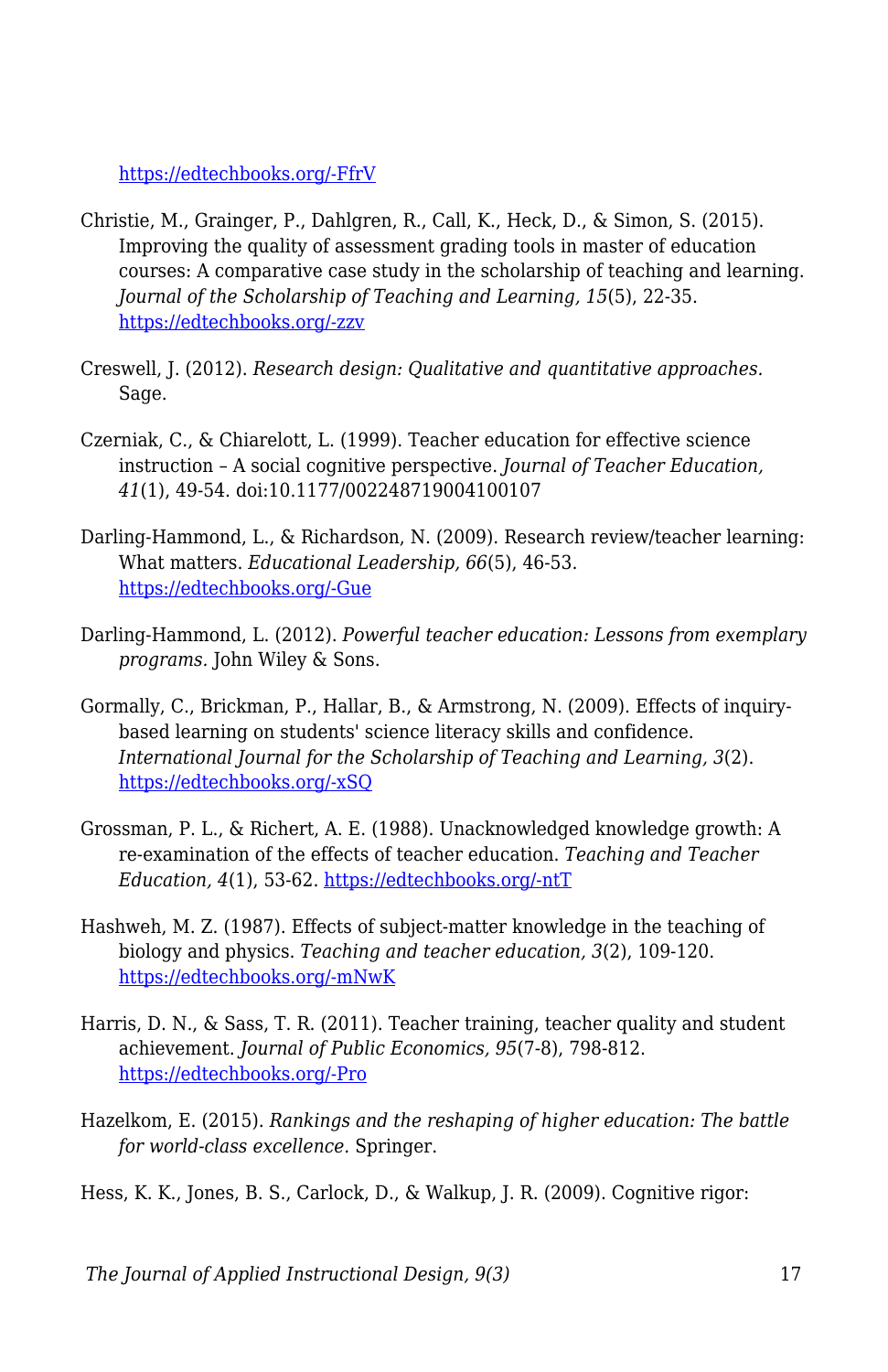Blending the strengths of Bloom's Taxonomy and Webb's depth of knowledge to enhance classroom-level processes. Retrieved from ERIC. (ED517804).

- Hill, H. C., Rowan, B., & Ball, D. L. (2005). Effects of teachers' mathematical knowledge for teaching on student achievement. *American Educational Research Journal, 42*(2), 371-406. https://doi.org/10.3102/00028312042002371
- Huerta, M., Goodson, P., Beigi, M., & Chlup, D. (2017). Graduate students as academic writers: Writing anxiety, self-efficacy and emotional intelligence. *Higher Education Research & Development, 36*(4), 716-729. [https://edtechbooks.org/-shnF](https://doi.org/10.1080/07294360.123881)
- Klein, A. (2015). No Child Left Behind: An overview. *Education Week*. Retrieved Month day, year, from [https://www.edweek.org/ew/section/multimedia/no-child-left-behind-overview](https://www.edweek.org/ew/section/multimedia/no-child-left-behind-overview-definition-summary.html)[definition-summary.html](https://www.edweek.org/ew/section/multimedia/no-child-left-behind-overview-definition-summary.html)
- Koh, K. H. (2017). Authentic assessment. In *Oxford research encyclopedia of education.*
- Kuh, G. D. (2008). *High-impact educational practices: What they are, who has access to them, and why they matter*. AAC&U.
- Ladson-Billings, G. (1998). Just what is critical race theory and what's it doing in a nice field like education? *International Journal of Qualitative Studies in Education, 11*(1), 7-24. [https://edtechbooks.org/-Krpy](https://doi.org/10.1080/095183998236863)
- Lambie, G. W., Ieva, K. P., & Mullen, P. R. (2013). Graduate counseling students' learning, development, and retention of knowledge. *Journal of the Scholarship of Teaching and Learning, 13*(4), 54-67. [https://edtechbooks.org/-DWta](https://scholarworks.iu.edu/journals/index.php/josotl/article/view/3284)
- Lundeberg, M. A., Fox, P. W., & Punccohar, J. (1994). Highly confident but wrong: Gender differences and similarities in confidence judgments. *Journal of Educational Psychology, 86*(1), 114. [https://edtechbooks.org/-goao](https://doi.org/10.1037/0022-0663.86.1.114)
- McConnell, T. J., Parker, J. M., & Eberhardt, J. (2013). Assessing teachers' science content knowledge: A strategy for assessing depth of understanding. *Journal of Science Teacher Education, 24*(4), 717-743. [https://edtechbooks.org/-akp](https://www.tandfonline.com/doi/pdf/10.1007/s10972-013-9342-3?casa_token=o9_BOlyBH0IAAAAA:JAsQhGGALFwzubzRQ7QqdE0OU1OIdcpE_heddqgbT0c4VWK0nqE2pfF7MMP7nMwunsGxp5ivsyVTlg)
- McKinney, K. (2012). Increasing the impact of SoTL: Two sometimes neglected opportunities. *International Journal for the Scholarship of Teaching and Learning, 6*(1)[. https://doi.org/10.20429/ijsotl.2012.060103](https://doi.org/10.20429/ijsotl.2012.060103)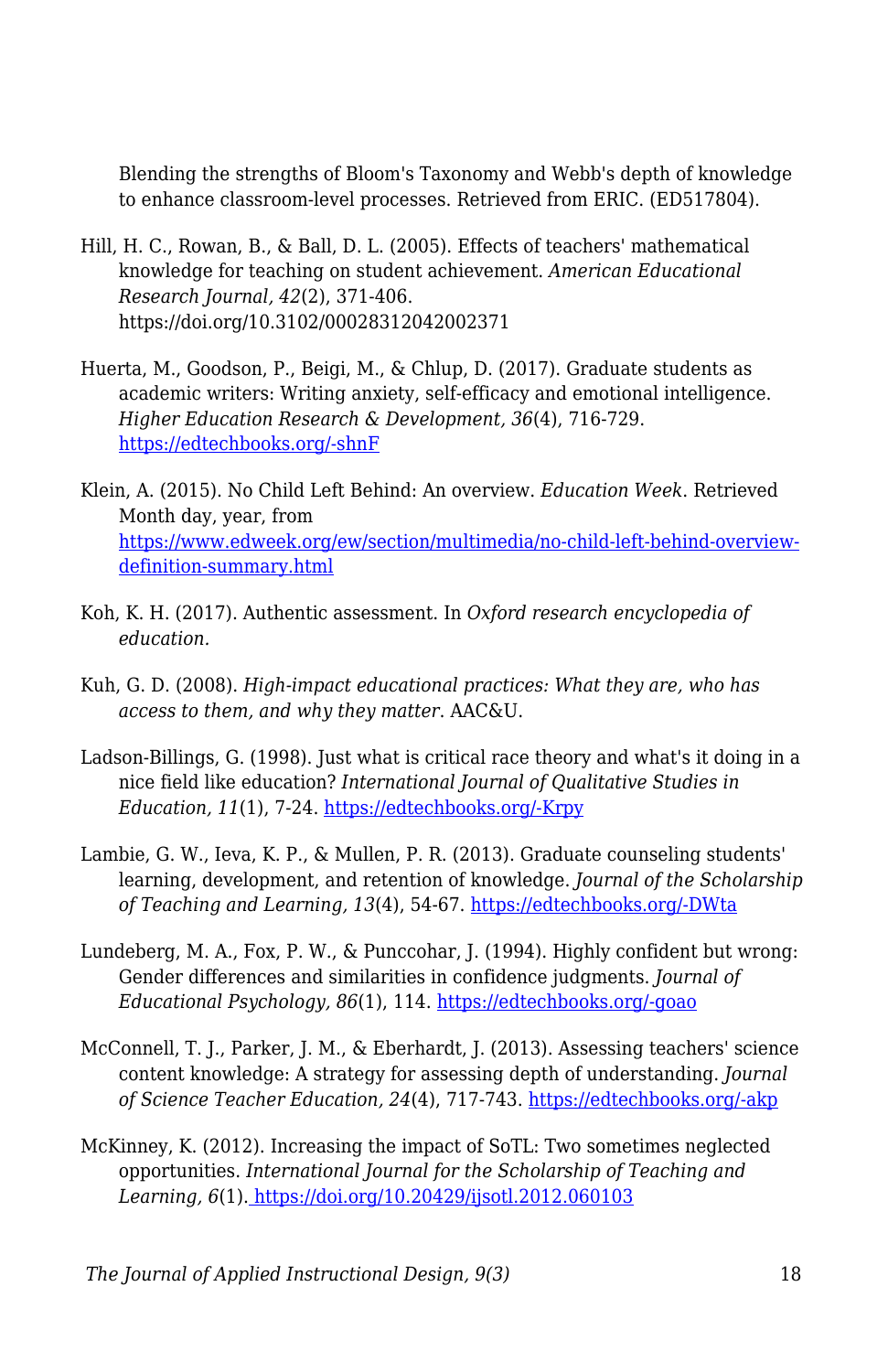- Phillips, J. C., & Russell, R. K. (1994). Research self-efficacy, the research training environment, and research productivity among graduate students in counseling psychology. *The Counseling Psychologist, 22*(4), 628-641. [https://edtechbooks.org/-eifa](https://doi.org/10.1177/0011000094224008)
- Reeves, T. C. (2000). Enhancing the worth of instructional technology research through "design experiments" and other development research strategies. *International Perspectives on Instructional Technology Research for the 21st Century, 27*, 1-15. [https://edtechbooks.org/-eCQs](https://www.researchgate.net/profile/T_Reeves/publication/228467769_Enhancing_the_worth_of_instructional_technology_research_through_)
- Russell, S. H. Hancock, M. P., & McCullough, J. (2007). Benefits of undergraduate research experiences. *Science (Washington), 316*(5824), 548-549. [https://edtechbooks.org/-PNRz](https://repositorio.upr.edu/bitstream/handle/11721/1920/benefitsofundegraduateresearchexperiencesScienceMay2007.pdf?sequence=1)
- Schulman, L. S. (1987). Knowledge and training: Foundations of the new reform. *Harvard Educational Review, 57*, 1-22. [https://edtechbooks.org/-Jbm](https://doi.org/10.17763/haer.57.1.j463w79r56455411)
- Stewart, C. (2014). Transforming professional development to professional learning. *Journal of Adult Education, 42*(1), 28. [https://edtechbooks.org/-](https://files.eric.ed.gov/fulltext/EJ1047338.pdf) [Smwv](https://files.eric.ed.gov/fulltext/EJ1047338.pdf)
- Sweat, J., Jones, G., Han, S., & Wolfgram, S. M. (2013). How does high impact practice predict student engagement? A comparison of white and minority students. *International Journal for the Scholarship of Teaching and Learning, 7*(2)[. https://doi.org/10.20429/ijsotl.2013.070217](https://doi.org/10.20429/ijsotl.2013.070217)
- Taggart, A. R., & Laughlin, M. (2017). Affect matters: When writing feedback leads to negative feeling. *International Journal for the Scholarship of Teaching and Learning, 11*(2). [https://edtechbooks.org/-NZyC](https://files.eric.ed.gov/fulltext/EJ1150449.pdf)
- Unrau, Y. A., & Beck, A. R. (2004). Increasing research self-efficacy among students in professional academic programs. *Innovative Higher Education, 28*(3), 187-204. [https://edtechbooks.org/-VwH](http://citeseerx.ist.psu.edu/viewdoc/download?doi=10.1.1.507.7097&rep=rep1&type=pdf)
- Van Dinther, M., Dochy, F., & Segers, M. (2011). Factors affecting students' selfefficacy in higher education. *Educational Research Review, 6*(2), 95-108. [https://edtechbooks.org/-xuN](https://doi.org/10.1016/j.edurev.2010.10.003)
- Wiggins, G. (1990). The case for authentic assessment. *Practical assessment, research, and evaluation, 2*(1), 2. [https://edtechbooks.org/-YZuo](https://scholarworks.umass.edu/cgi/viewcontent.cgi?article=1024&=&context=pare&=&sei-redir=1&referer=https%253A%252F%252Fscholar.google.com%252Fscholar%253Fhl%253Den%2526as_sdt%253D0%25252C11%2526q%253Dwiggins%252B1990%252Bthe%252Bcase%252Bfor%2526btnG%253D#search=%22wiggins%201990%20case%22)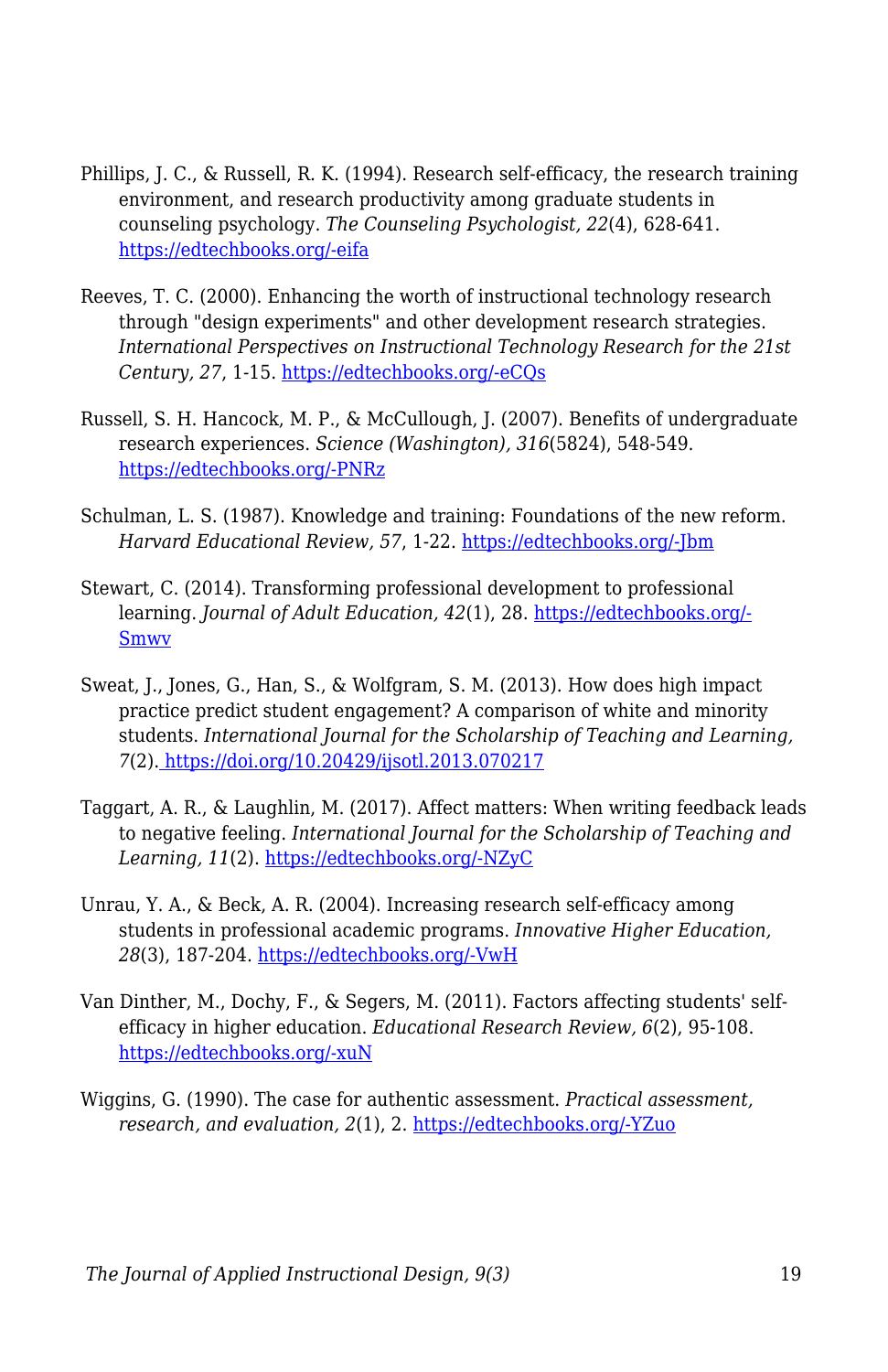## **Appendix A**

#### **Efficacy Survey**

- 1. I agree to participate in this research student (student moves forward)
- 2. I do not agree to participate (survey does not appear)
- Directions: This survey is designed to provide the program faculty with a better understanding of the depth of knowledge students report in elements of completing the capstone.

For all questions, the responses are:

1=do not know/do not understand

- 2=have seen/am somewhat familiar
- 3=feel somewhat comfortable
- 4=understand and/or am able to do consistently
- 5=master level/could teach to others

#### **Concepts**

- 1. I am confident that my project addresses a problem relevant to my content
- 2. I am confident that my project utilizes scholarly literature appropriately
- 3. I am confident that my project utilizes practitioner pieces appropriately
- 4. I am confident that my project connects the literature to my problem of practice
- 5. I am confident that the problem of practice I identified is important to my students and my field

Process

- 1. I am confident that I am able to pull relevant literature from multiple databases
- 2. I am confident that I am able to connect literature to the conceptual framework
- 3. I am confident that the research questions address the topic I want to investigate
- 4. I a confident that I chose an appropriate method to investigate the research questions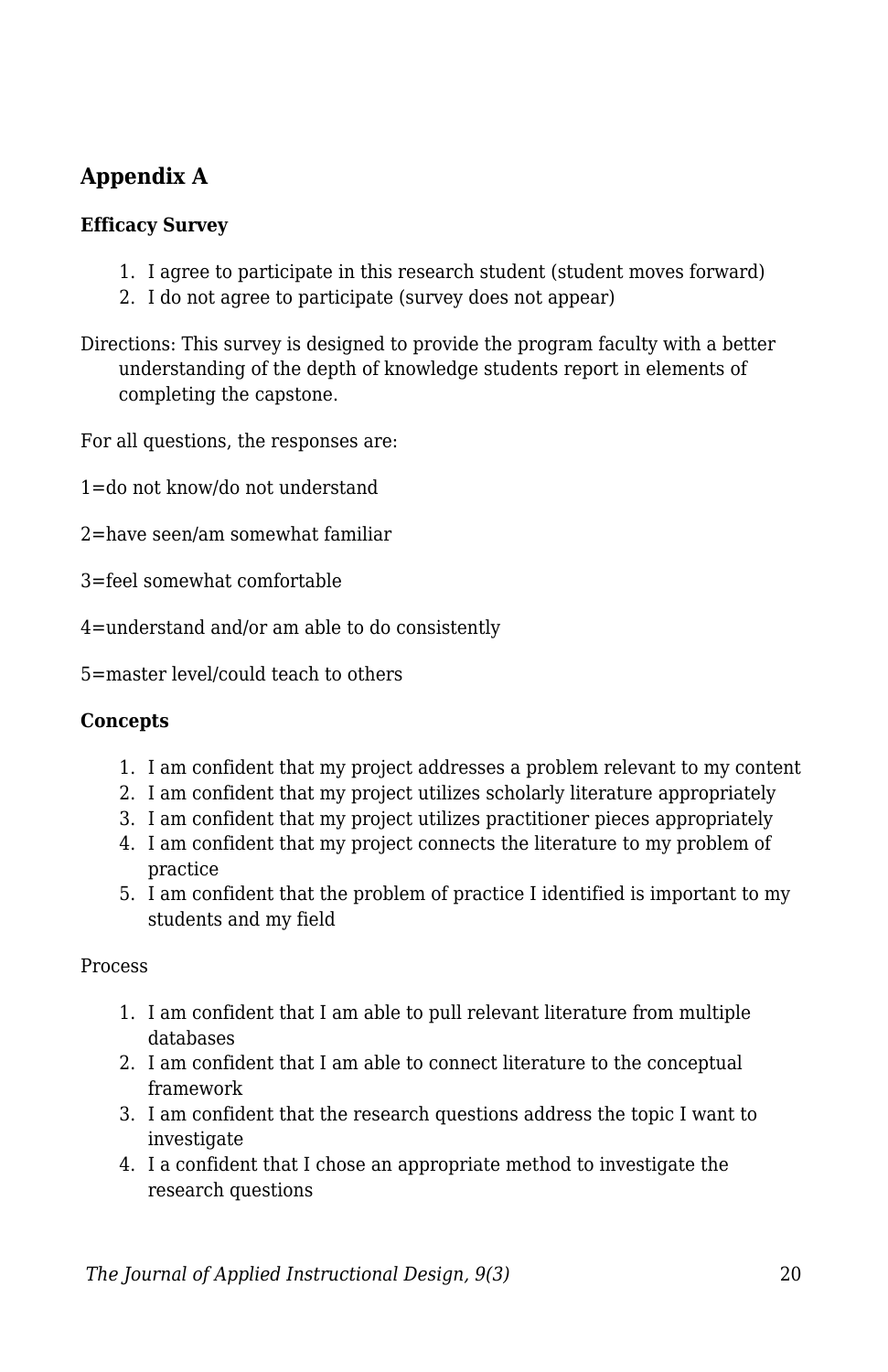5. I am confident that the signature assignment (capstone) appropriately reflects the progress I have made in my thinking across the program

#### **Apa**

- 1. I am confident that I am able to locate sources and place them in appropriate headings in my paper
- 2. I am confident that I am able to cite sources appropriately using APA in the text of the document
- 3. I am confident that I am able to evaluate sources in order to determine if they are methodologically sound
- 4. I am confident that I am able to cite sources appropriately in the references
- 5. I am confident that my writing, including headings, appropriately utilizes APA

## **Appendix B**

#### **Candidates' Depth of Knowledge Survey**

#### **Completing a Capstone (Signature Program Assignment)**

- 1. I agree to participate in this research student (student moves forward)
- 2. I do not agree to participate (survey does not appear)
- Directions: This survey is designed to provide the program faculty with a better understanding of the depth of knowledge students report in elements of completing the capstone.

For all questions, the scale is:

- 1 Do not know/understand this concept/have never seen this before
- 2 Have seen and/or am somewhat familiar with concept
- 3 Feel somewhat comfortable with this concept
- 4 Understand this concept and/or am able to utilize this skill consistently
- 5 Mastery level I could teach this to others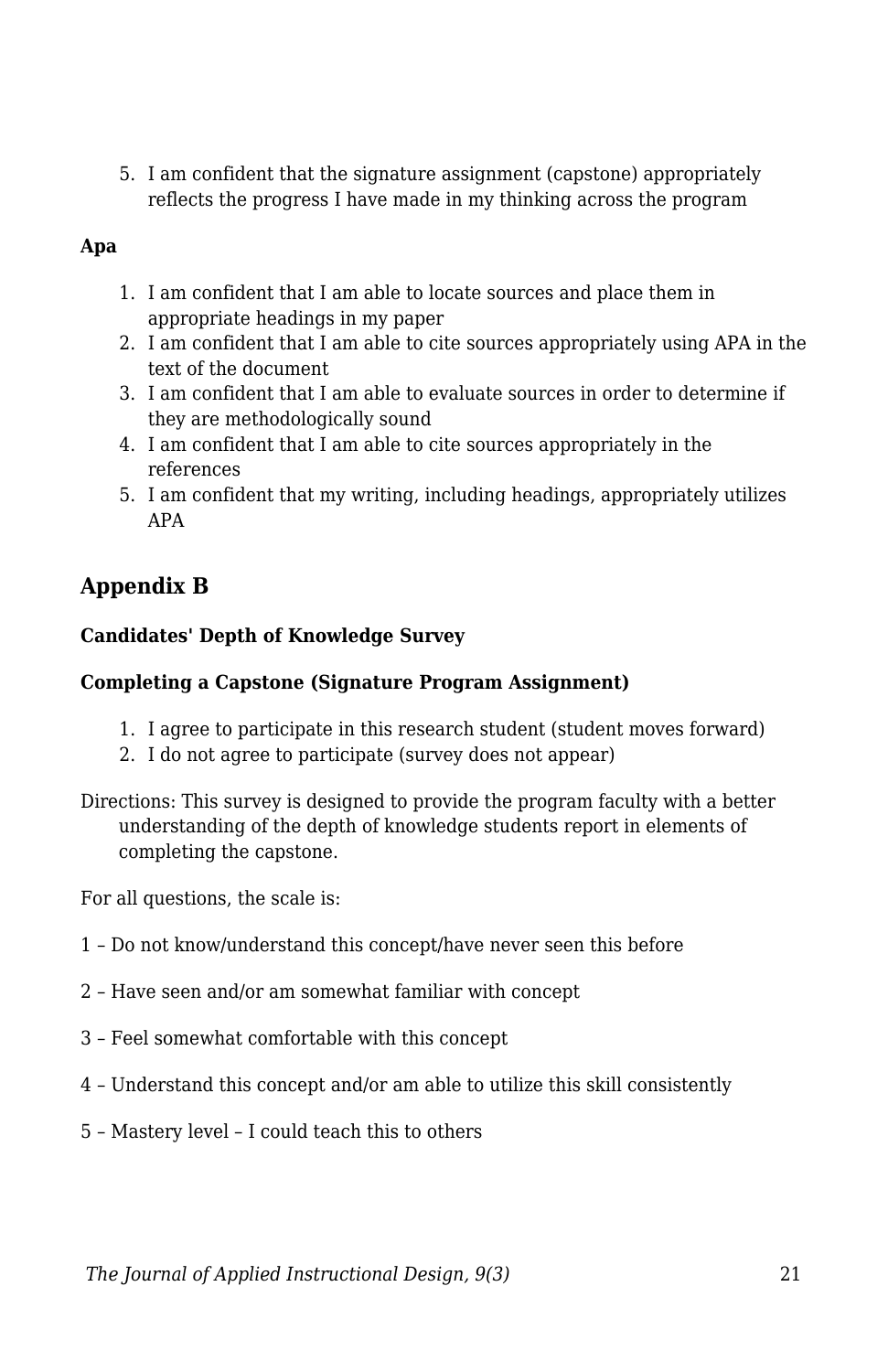#### **Section 1: Content**

- 1. I can identify a problem of practice or research topic in my content area
- 2. I can conduct a review of relevant literature of scholarly articles
- 3. I can differentiate between scholarly and practitioner articles
- 4. I can connect appropriate literature to my research questions
- 5. I can utilize literature to refine/formulate research questions

#### **Section 2: Process**

- 1. I can utilize multiple databases to search for literature
- 2. I can construct a conceptual framework/problem statement
- 3. I can craft appropriate research questions
- 4. I can choose an appropriate methodology based upon my research questions
- 5. I can complete the research process (from conceptualization to write up of project)

#### **Section 3: APA**

I can utilize headings effectively and according to APA

- 1. I can cite sources appropriately within the text of my paper
- 2. I can evaluate sources, including identifying any problems with the article methodologically.
- 3. I can create a reference page using APA
- 4. I can evaluate an article and find APA errors